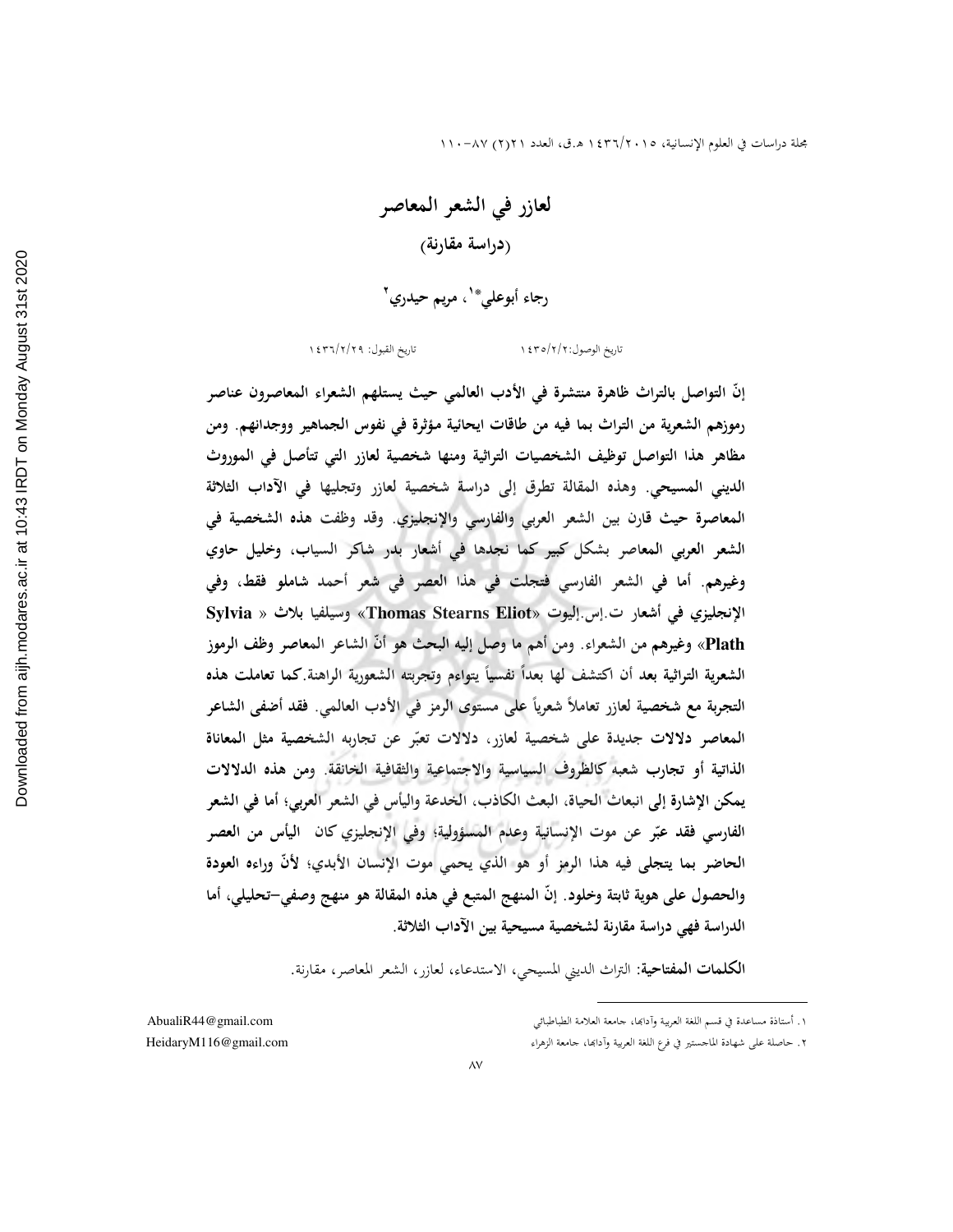المقدمة

لم يفتأ الشاعر المعاصر ينهل من جذور تراثية يزرعها في إبداعاته الفنية ويجنى منها ثمار طموحاته وأماله في بناء جديد، حتى استطاع أن يخرج سيف الماضي من غمده ليرسم عليه نقوشاً معاصرة تستولى على الأنظار وتحذب العقول والأفكار، فحازت على عناية عظيمة من قبل الأدباء والنقاد فتحاملوا على القديم المطمور لكي يخرجوه من قيود الماضي ويحرّروه من أسره، ولكن كيف استطاع كل من الشعراء فك قيود الرموز؟ هذا ما ستتناوله المقالة في ضوءٍ تحري رمزٍ من هذه الرموز في الشعر المعاصر.

تنوعت مصادر التراث لتشمل المصدر الديني والأدبي والتاريخي و… وكان للمصدر الديني دور مهم فعدّه البعض "مصدراً سخياً من مصادر الإلهام الشعري"(زايد، ١٩٩٧: ٧٥)، فكان الحظ الأوفر للكتاب المقدس بعد القرآن الكريم ومنه أصبحت شخصية السيد المسيح(ع) وقصص حياته محوراً لكثير من الأفكار الشعرية وإلهاماً للتنوع الرمزي لدى الشعراء المعاصرين.

و"عندما ننظر إلى المسيحية، نجد أُنَّما تتمحور في حيز كبير منها حول موضوع الانبعاث"(زيتوني، ٢٠٠٩: ١١٠)، ومن رموز الانبعاث التي استدعاها الشعر المعاصر، رمز لعازر السلم كما جاء في إنجيل برنابا «٣٦-١٩٣،١» أو ايلعازر كما جاء في إنجيل يوحنا «١١» ١-٤٤»(الكتاب المقدس، ١٩٣٧) ويحمل اسمه معنى "الله يخلصه" وهو الذي كان يسكن في بيت عنيا مع أختيه مريم ومرثا، وكان السيد المسيح(ع) يختلف إلى بيته كثيرًا، فمرض لعازر بغتة ومات، وبعد أربعة أيام أحياه السيد المسيح(ع) قرب أورشليم بين يدي أسرته وجماعة من اليهود، فسمى هذا البيت بايلعازرية

حتى اليوم"(هاكس، ١٣٨٨: ١٤٣).

فشخصية لعازر هي من الشخصيات الإنجيلية التي حظيت في التراث الديني بلون من القداسة، وقد شاع توظيف لعازر رمزأ للتعبير عن تجارب الشعراء الذاتية وتحارب شعبهم في الأدب العالمي من الشعر العربي والفارسي والإنحليزي خاصة الشعر العربي نتيجة الظروف السياسية والاجتماعية والثقافية الخانقة في البلدان العربية مما أدى إلى لجوء الشعراء لتوظيف أمثال هذه الرموز التراثية في التعبير عن آرائهم وأفكارهم بطريقة فنية غير مباشرة. وهذه الدراسة تبحث في توظيف هذه الشخصية التراثية وكيفية تحليها ومقارنتها في الأشعار المعاصرة الثلاثة ومعرفة سبب توظيفها المتفاوت كمأ وكيفاً حيث استخدمت في الشعر العربي بصورة أكبر ثم في الشعر الإنجليزي وتضاءلت في الشعر الفارسي.

ومما أنَّ الرمز الشعري متصل بتحربة الشاعر الشعورية التي تمنح الأشياء مغزى خاصاً، فيحقق إنتاجية غير محدودة حيث نرى من رمز واحد عدداً غير متناه من التوظيفات –حتى التوظيف العكسى– لأنّ "طبيعة الرمز طبيعة غنية ومثيرة"(إسماعيل، ٢٠٠٧: ١٩٦)؛ لذا فإنَّ رمز لعازر عكس التوظيف التعددي في الأشعار الثلاثة ليلعب دور انبعاث الحياة والخدعة واليأس في الشعر العربي؛ ويتلون بموت الإنسانية وعدم الالتزام في الأدب الفارسي؛ ويتمخض عنه لون اليأس لقرطان من هذا العصر كما يرفع من مستوى الموت الذي يعود بالهوية الثابتة ويرسم الخلود للإنسان في الشعر الإنجليزي. أما التوظيف العكسى أي البعث الكاذب العقيم فقد تحلي في قصيدة «مدينة السندباد» للسياب وقصيدة «لعازر عام ۰۱۹۶۲) لخليل حاوي.

حقق الشعراء المعاصرون من حلال توظيف هذه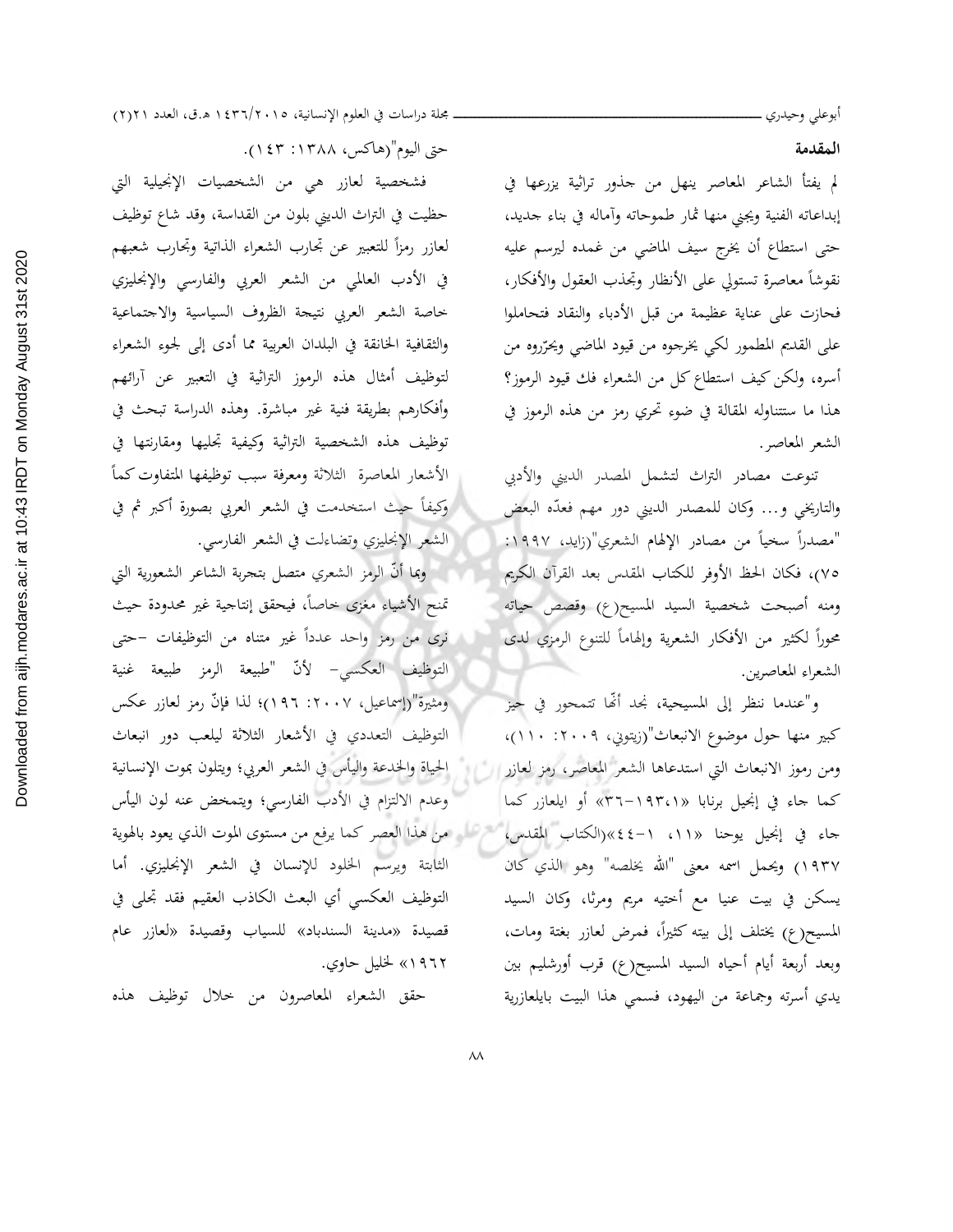الشخصية التراثية أي لعازر في دائرة الرمز فوائد جمالية فنية حيث تجنبوا التعبير الخطابي المباشر وحرجوا عن الإطارات المحدودة إلى آفاق أرحب وأوسع، فابتعدت قصائدهم عن السطحية واكتسبت السمو الفني، فحاء شعرهم أكثر قدرة وأعمق تأثيراً في النفوس، وتمكن الشعراء أيضاً من التعبير –بجرأة وعمق- عن تذمرهم وسخطهم من الأوضاع السياسية والاجتماعية والثقافية الخانقة واستطاعوا أن يعبروا عن أفكارهم وأرائهم وايديولوجياتهم الخاصة بطريقة غير مباشرة، كما أضفى توظيف هذه الشخصية التراثية عراقة وأصالة على العمل الشعري فتعانق في إطارها الماضي مع الحاضر.

أما المنهج المتبع في هذا البحث فهو منهج وصفى-تحليلي ومقارن، يحاول أن يجيب على الأسئلة التالية:

١- كيف وظفت شخصية لعازر في الشعر العربي المعاصر؟

٢- كيف وظفت شخصية لعازر في الشعر الفارسي المعاصر؟

٣- كيف وظفت شخصية لعازر في الشعر الإنجليزي المعاصر؟

٤- ما هي وجوه الشبه والاختلاف لشخصية لعازر في الآداب الثلاثة؟

## خلفية البحث

اهتم الباحثون بالتراث المسيحي وشخصياته التراثية بشكل عام في دراساتهم، ولا توجد دراسة تطرقت إلى لعازر وكيفية استدعاء هذه الشخصية التراثية في الشعر المعاصر بشكل خاص على ضوء المنهج المقارن بين الأداب الثلاثة(العربية والفارسية والإنجليزية)، بل وجدت إشارات بسيطة تعرضت

إلى هذه الشخصية عبر المحاور العامة، خاصة محور السيد المسيح(ع) وملامح حياته، ومحور الموت والانبعاث. ومن البحوث السابقة يمكن الإشارة إلى ما يلي:

١–كتاب «استدعاء الشخصيات التراثية في الشعر العربي المعاصر» لعلى عشري زايد وهو بحث يعطى القارئ معلومات وافية عن ظاهرة استدعاء الشخصيات التراثية. خصص الباحث قسماً من كتابه لمعالجة المصادر التراثية التي كانت مصدر إلهام للشعراء المعاصرين حيث أشار إلى شخصية لعازر ضمن الموروث الديني.

٢- كتاب «التراث في شعر رواد الشعر الحديث: دراسة نقدية» لأحمد عرفات الضاوي. درس فيه الرموز التراثية في شعر الرواد دراسة نقدية مع ذكر نماذج بسيطة من قصائدهم، وتناول شخصية لعازر ضمن رموز الانبعاث في فقرات قصيرة للشاعرين بدر شاكر السياب وخليل حاوي، ولم يقارن بينهما.

٣- مقالة «الصور الإشارية(التناصية) للموت عند خليل حاوي» لعلي بشيري وهو دراسة مختصة بشعر حاوي حيث تناول الصور الإشارية في ثنايا نصوصه الشعرية المتعلقة بموضوع الموت. ومن هذه الصور شخصية لعازر التي عالجها الباحث في قصيدة "لعازر عام ١٩۶٢"، معالجة ركزت على سيميائية عنوان القصيدة وبيان الاختلاف بين لعازر حاوي ريال والمعتمل ولعاند الإنجيل.

| e- مقالة «مسيحيت درشعرشاملو ومقايسه تطبيقي أن با برخي از شاعران معاصر عرب<sup>\</sup>» لحميدرضا قانوني، وقد قام بمقارنة السيد المسيح(ع) بالذات في الأدبين العربي والفارسي، وأشار إشارة عابرة إلى شخصية لعازر كرمز من الرموز المسيحية.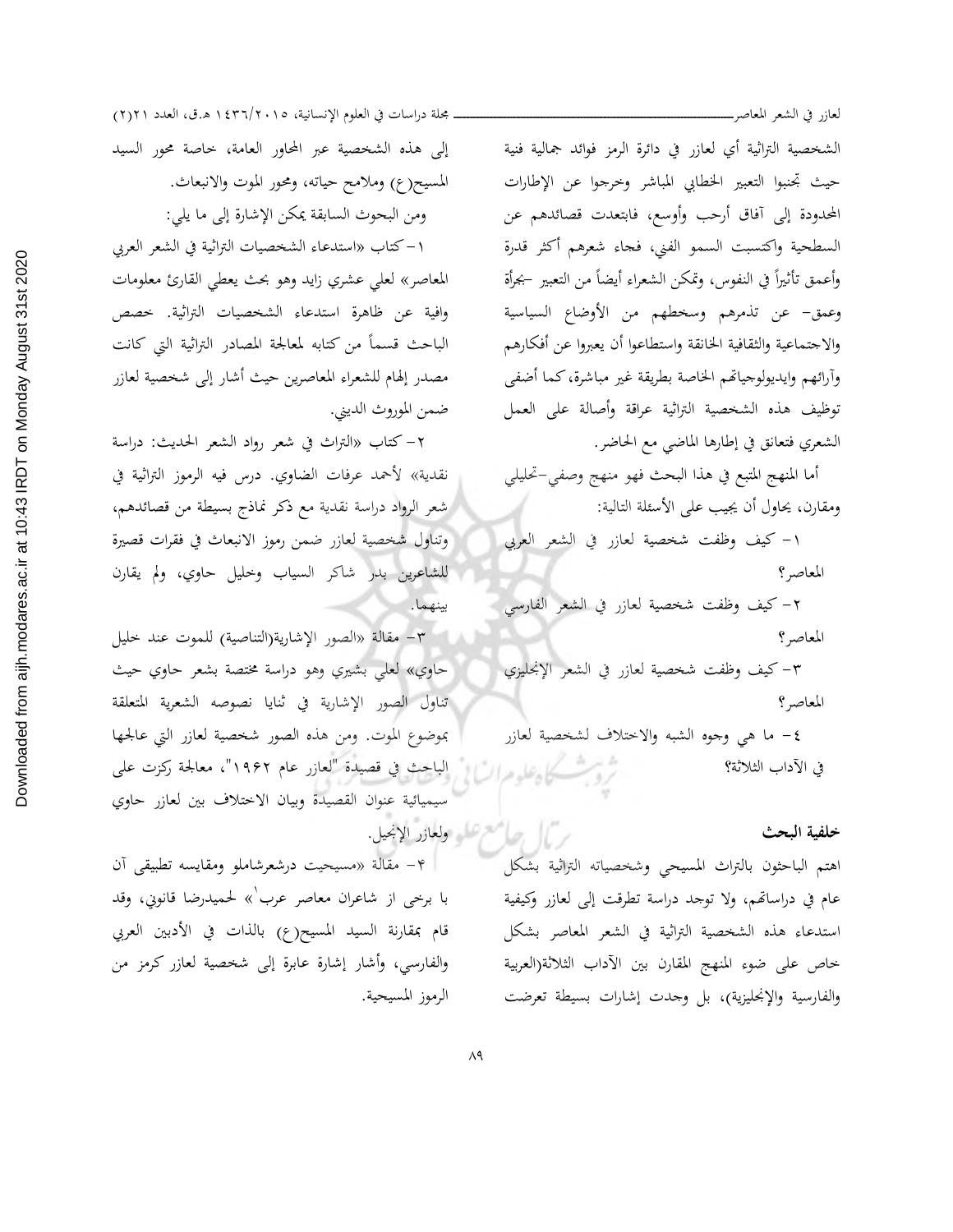أبوعلى وحيدري ـ

۵– مقالة «قراءة في قصيدة لعازر عام ۱۹۶۲في ضوءِ نظرية تحليل الخطاب» لعلى زائري وند. عالجت هذه المقالة قصيدة "لعازر عام ١٩۶٢" للشاعر خليل حاوي وفقاً لنظرية الاتساق والانسجام.

۶- رسالة دكتوراه «بينامتنيت داستانهاى انبياء درقرآن با شعر معاصر عربی: بعد از جنگ جهانی دوم با تکیه بر دواوین شاعران برجسته کشورهای عراق، فلسطین، مصر، سوريه و لبنان<sup>٢</sup>» لأكرم رخشنده نيا. والرسالة دراسة لقصص الأنبياء؛ فقد رِّذرت على كيفية تجلي قصة النبي المسيح(ع) وملامح حياته في شعرالرواد، ومن خلالها أشارت الباحثة إلى لعازر في إحدى قصائد السياب "رؤيا في عام ١٩٥۶" وقصيدة خليل حاوي دون أي مقارنة بين القصيدتين. معطى

٧- رسالة دكتوراه «صورة الموت في شعر خليل حاوي وعبد الوهاب البياتي: من منظور ذاتي وجماعي» لعلي بشيري. تعني هذه الرسالة بتصوير ظاهرة الموت وما يدور حولها من مفاهيم وقضايا عند الشاعرين بذكر بعض النماذج من قصائدهما، وأشارت إلى صورة الموت في شعر حاوي مستشهدة بشخصية لعازر .

٨- رسالة ماجستير «بررسي تطبيقي مسيح در شعر معاصر عربی و فارسی با تکیه بر شعر أدونیس وأحمد شاملو<sup>7</sup>» لحسين عابدي. اهتمت الرسالة بقصة المسيح(ع) كعنصر رئيسي وتطرقت إلى شخصية لعازر كملمح من ملامح هذه القصة.

التواصل بالتراث في الشعر المعاصر التواصل بالتراث ظاهرة منتشرة في الآداب المعاصرة بصورة عامّة كالأدب العربى والفارسي والإنجليزي؛ فقد اكتظ شعر

مجلة دراسات في العلوم الإنسانية، ١٤٣٦/٢٠١٥ ه.ق، العدد ٢١٢١) المعاصرين بالعناصر التراثية التي تجلت في إطار الرمز. من أبرز الظواهر الفنية الغنية في تجربة الشعر المعاصر الإكثار من استدعاء الرموز التراثية كوسيلة للتلميح بالمحتوى عوضاً عن التصريح حيث استمد الشاعر عناصر رموزه الشعرية من التراث باعتباره منجم طاقات فنية أدبية تفجر عبر التاريخ ليبني صرحاً من الثقافات المشحونة بالإيحاء ويتأصل في النفس الإنسانية مما يؤدي إلى "استحضار التراث في الحاضر المعيش"(الخضور، ٢٠٠٧: ١١).

وقد مرت علاقة شعرائنا بمذا التراث بمرحلتين أساسيتين، سمينا الأولى مرحلة تسجيل التراث أو التعبير عنه بينما سمينا الثانية مرحلة توظيف التراث أو التعبير به. في المرحلة الأولى يحرص الشاعر على أن يصور الوجوه التراثية بسماتها القديمة والأصوات التراثية بنبراتها القديمة ذاتها كما هي في التراث، دون إضفاء أية دلالات معاصرة حيث يعتبر هذا الارتباط بالموروث "ارتباطاً سطحياً أو شكلياً"(إسماعيل، ٢٠٠٧: ٢٣)، أما المرحلة الثانية فلا يقتصر جهد الشاعر على نظم العناصر التراثية التي يتعامل معها نظماً تقليدياً، ولا على سرد مضمونها سرداً تقريرياً، بل يتحاوزه إلى توظيف هذه العناصر توظيفاً فنياً في التعبير عن أشد هموم الإنسان المعاصر وقضاياه المعاصرة بعد تأويل هذه العناصر تأويلاً معاصراً، فيحرص الشاعر في هذه الأخيرة على أن يهب الوجوه التراثية ملامح لقماء السوائدة والأصوات التراثية نغمات حديثة؛ لأنّه يرى أنّ الموروث لايعني أن يكون أدب الحاضر امتداداً للماضي، بل فيضاناً لأخصب أنحاره من خلال التاريخ(انظر: زايد،  $. (Y \cdot - Y \cdot Y) \cdot 199Y$ 

إنَّ استدعاء الشخصية التراثية في الشعر المعاصر هو أخر أطوار علاقة الشعر المعاصر بموروثه، هذه العلاقة التي ابتدأت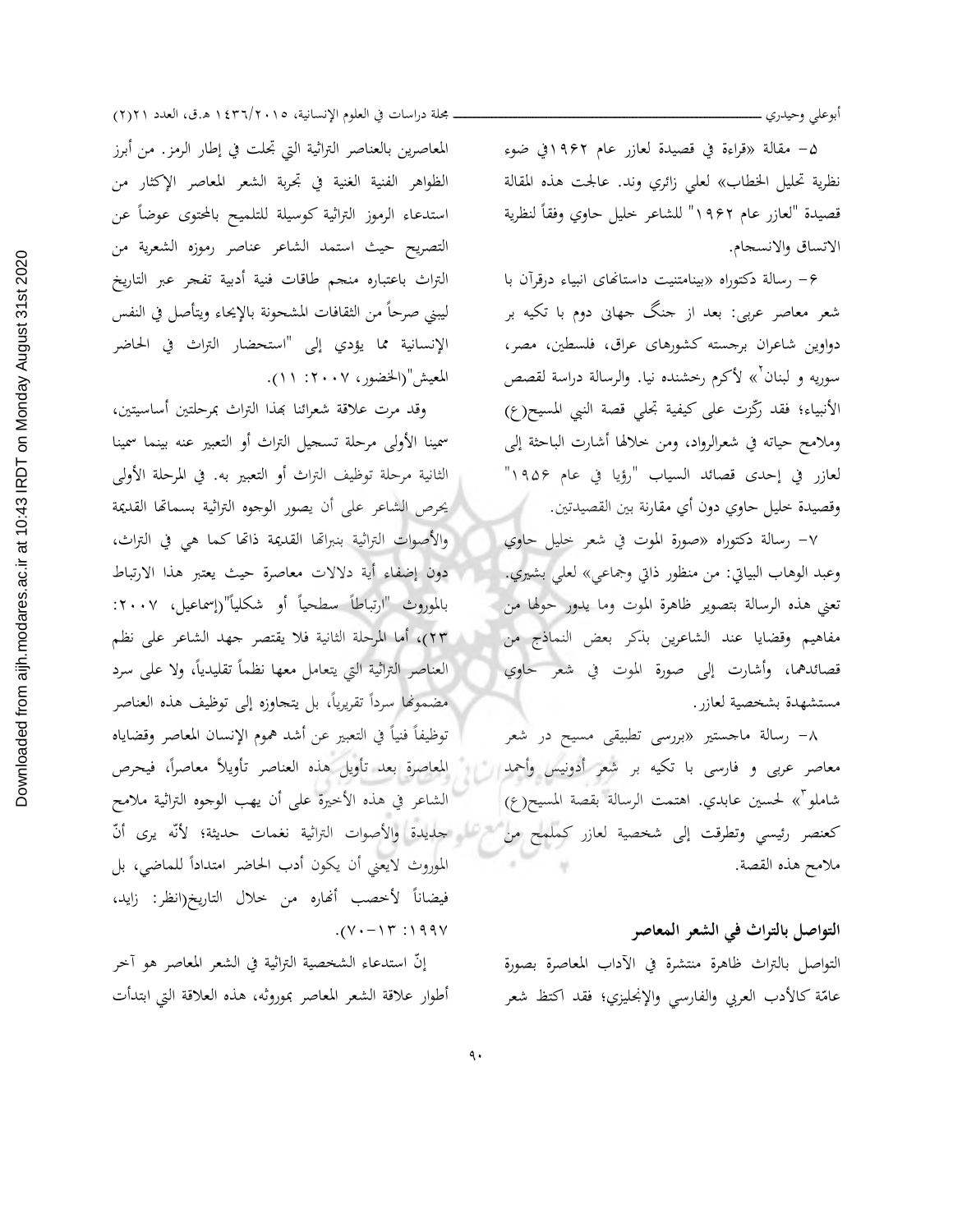بالمحاولات الأولى لإحياء التراث حتى انتهت إلى مرحلتها الأخيرة أي توظيف الشخصية التراثية أو التعبير بها.(م.ن:  $.()$ ٣

لعازر في الشعر المعاصر\_

ففي التواصل التراثي بين الآداب، تعد ظاهرة توظيف الشخصيات التراثية من أبرز التقنيات التي اعتمد عليها الشعراء في قصائدهم حتى "أصبحت سمة من أبرز سمات العصر"(م.ن: ٧). ومن هذه الشخصيات المستدعاة شخصية لعازر التي تتأصل في الموروث الديني المسيحي.

إذن التواصل التراثي هو الذي يقرب الثقافات ويجمعها – أحياناً– تحت سقف واحد، وذلك بسبب التشابه الفني الكبير الموجود بين الآداب العالمية رغم بعد المسافات واختلاف الحضارات، فاستدعاء شخصية لعازر التراثية ظاهرة مشتركة في الأدب العربي والفارسي والإنحليزي وقد انتشرت بين الشعراء المعاصرين واعتمدت على المرحلة الثانية ألا وهي التوظيف الفني.

## لعازر في الشعر العربي المعاصر

اكتظ الشعر العربي الحديث بالرموز التراثية حيث عكف الشعراء على موروثهم بمصادره المختلفة التي أهمها المصدر الديني الذي انتظمت في إطاره رموز مسيحية كشخصية لعازر السل الذي جسد البعث بعد الموت بكل ما يحمله من قبح وجمال. ويبدو أنَّ القرن الثامن عشر كان مطلع دخول المسيحية في الأدب العربي المعاصر؛ وذلك لأنّ التيار الأدبي المسيحي تكون في سوريا ثم انتقل إلى لبنان(الجيوسي، ٢٠٠١: ٢٩).

وهناك عوامل عديدة أدت إلى توظيف التراث وسكبه في قوالب فنية مختلفة تتواصل وتتلاقى في نقاط ما عبر الزمن، منها: إحساس الشاعر المعاصر بكنوز الطاقات الفنية في

مجلة دراسات في العلوم الإنسانية، ١٤٣٦/٢٠١٥ ه.ق، العدد ٢١٢١) التراث؛ نشأة حركة إحياء التراث ودورها في كشف هذه الكنوز؛ التأثر بالآداب الأوروبية الحديثة في اتحاهاتها الداعية إلى الارتباط بالموروث؛ الظروف السياسية والاجتماعية كعدم الحرية والخفقان؛ الاحتفاظ على كيان الأمة بالتشبث بالجذور القومية؛ الهروب من جفاف الحياة المعاصرة وتعقيداتها إلى عالم أكثر نضارة(انظر: زايد، ١٩٩٧: ١٥-٤٤).

ومن الشعراء العرب المعاصرين الذين وظفوا شخصية لعازر في الشعر: بدر شاكر السياب وحليل حاوي حيث يبرز توظيف لعازر في شعر السياب أكثر من غيره من الشعراء فتجسد هذا الرمز في أربع قصائد له، بينما وظفه حاوي في قصيدة واحدة طويلة.

حقَّقِ السياب ۚ إبداعاً في مجال الرمز والأسطورة، وإن لم يوفق بذلك في كل قصائده إلا أنّ الرموز التراثية شكلت إحدى المصادر الرئيسة في تكوين لغته الشعرية. ورغم أنّه لم يكن أول شاعر عربي معاصر يوظف الرمز والأسطورة، لكنّه "جعل منهما مرتكزاً هاماً في شعره"(جحا، ٢٠٠٣: ١٢٩) إنَّ للسياب طريقة ذكية فيختياره الرموز التي تضفى على التجربة الشعرية البعد الإنساني المطلوب(على، ١٩٨٤: ٢٥) حتى قيل: "لم يستعمل شاعر عربي حديث الرمز والأسطورة مثلما استعمله السياب فقد أكثر منهما"(راضى جعفر،  $\lambda \cdot \cdot 7$ : 0  $\Gamma$ ).

تسرعه واكان للجوء السياب للتراث أسباب ودواع ثقافية وسياسية، حيث وجد فيه ملحأ ومأوى يفر إليه من واقعه السائد الكثيب ويصب كأس غضبه على من شاء وأينما شاء. وقد لجأ إلى ذلك لانعدام الحرية في بلده وتردي الأوضاع السياسية والاجتماعية فوحد في الرموز "وسيلة للتعبير عن تذمره وسخطه من الوضع السائد في بلاده، آملاً أن يتحقق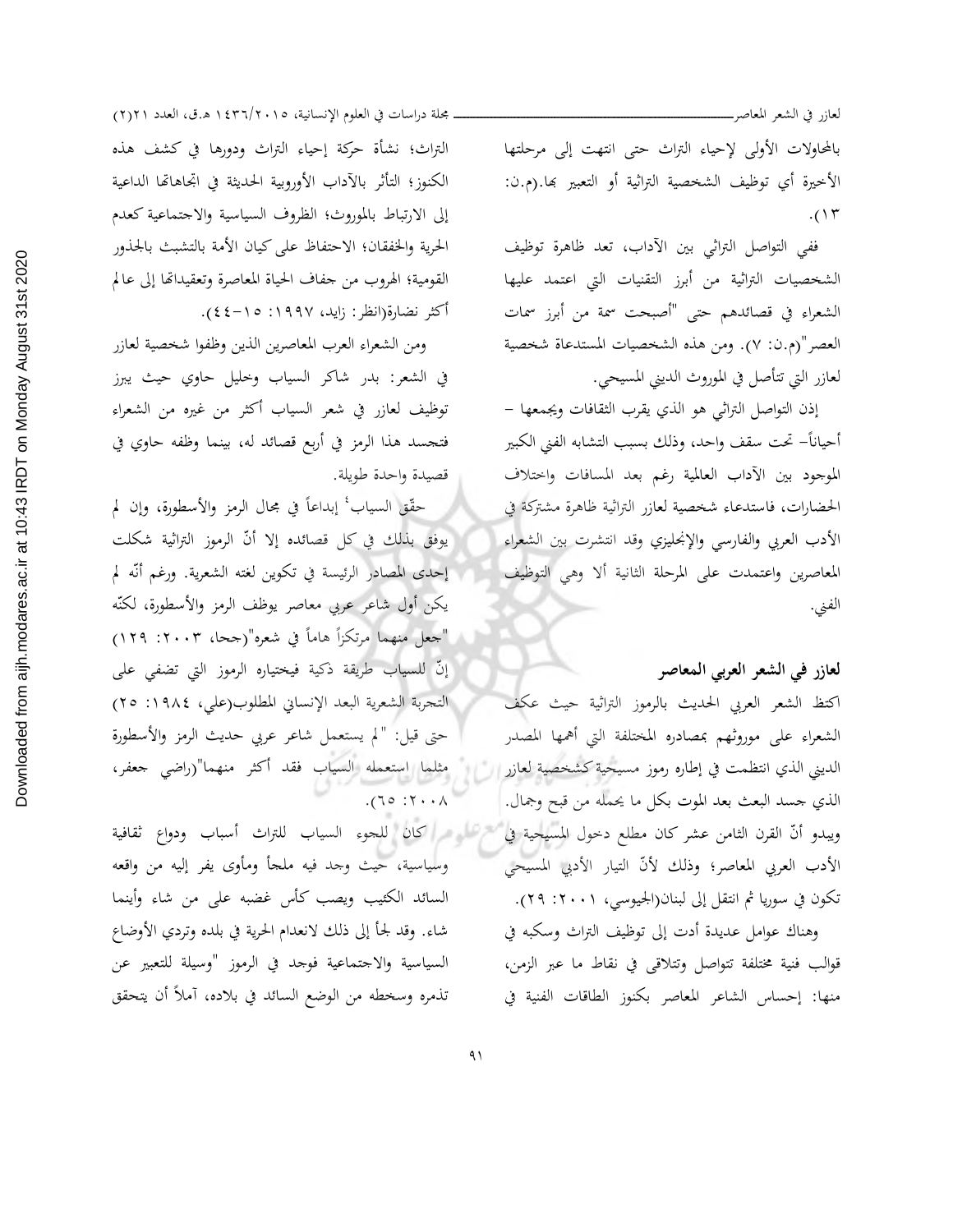أبوعلى وحيدري ــــ

انبعاث جديد"(م.ن: ٦٥).

"شكل الكتاب المقدس بعهديه القديم والجديد أصلأ خصباً من أصول السياب"(علي، ١٩٨٤: ٥٩) الشعرية خاصة ما كان قائماً على فكرة الانبعاث؛ فمن الرموز التي أكثر من توظيفها كبقية الشعراء رمز الانبعاث الذي سيطر وطغي على شعره بقوة؛ لأنَّه وعلى المستوى الفردي شعر بأنَّ البعث وحده هو الذي "يعينه على مواجهة الموت، ثم ازدادت هذه السيطرة قوة عندما أصبح العراق –مثل السياب نفسه– أزمة سياسية معيّنة بحاجة إلى الخصب بعد الجدب"(عباس، ٠١٢٠١). ومن أبرز رموز الانبعاث شخصية لعازر؛ إذ وظفها بصورة مباشرة في أربع قصائد: قصيدة "مدينة السندباد"، قصيدة "سفر أيوب"، قصيدة "رؤيا في عام٦٥٦ ١ " وقصيدة "في غابة الظلام".

–يري السياب الرمز "وجهاً مقنعاً من أوجه التعبير بالصورة، وهو وحه هيأته الظروف السياسية التي جعلت الشاعر يرمز في قصائده الوطنية"(راضي جعفر، ٢٠٠٨: ٧٤–٧٥) كما نرى في قصيدته "مدينة السندباد"، حيث يصور الشاعر ما حل بالعراق من دمار ورعب وبلاء تحت وطأة الحكم القاسمي(زايد، ١٩٩٧: ٣٤) وذلك باللحوء إلى التستر والتخفي وراء الرموز التراثية هرباً من بطش السلطة.

ومن هذه الرموز رمز لعازر الذي يبدو أنّ الشاعر جرده من دلالته التراثية أي الانبعاث الحقيقي؛ فحمله الأبعاد من الجنوف من الموت وانتظار مرور الزمن الثقيل ثم الأسوأ من المعاصرة لتحربته الشعرية، فوظفه "رمزاً للبعث الكاذب العقيم"(الضاوي، ١٩٩٨: ٧٧) أي وظَّفه توظيفاً عكسياً، وهذا التوظيف العكسي من أساليب توظيف الشخصيات التراثية حيث "يهدف الشاعر من استخدام هذا الأسلوب في الغالب إلى توليد نوع من الإحساس العميق بالمفارقة بين

مجلة دراسات في العلوم الإنسانية، ١٤٣٦/٢٠١٥ ه.ق، العدد ٢١٢١) المدلول التراثي للشخصية والبعد المعاصر الذي يوظّف الشخصية في التعبير عنه"(زايد، ١٩٩٧: ٢٠٣).

تتكون القصيدة من خمسة مقاطع، أما المقطع الأول فيتحدث فيه عن "الموت السياسي الذي سبق الثورة بمثابة الجفاف والعقم والشوق إلى المطر"(بلاطه، ٢٠٠٧: ١٤٥) فيصرخ مستنهضاً الشعب لإقامة الثورة باستدعاء المطر. وعندما يتأكد بأنَّ هذه الثورة لاتؤتي أكلها ولم يحن حصادها بل حملت معها القحط والجدب، يتمنّى الموت ليتخلص من الحياة المفعمة بالهموم والظلم، بل يتمنى النوم كي يتسنى له أن يعود من جديد:

نودُّ لو ننامُ من جديد/نودُّ لو نموت من جديد/فنومنا براعِمُ انتباه/ومَوتنا يخيِّيء الحياة(السياب، ٢٠٠٥: ٢/١١٢). ثم يوظف الشاعر شخصية لعازر ويرمز بها إلى الشعب العراقي المفحوع ومعاناته، فيتمنى الموت بدل البعث الكاذب؛ فهو إنما بعث ليعاني عذاب الجسد والروح والعطش والرعب والقهر، فيرفض العودة إلى حياةٍ لا أمل فيها:

من أيقظَ"العازر"من رقاده الطويلْ؟/ليعرف الصباحَ والأصيلُ/والصيفَ والشتاءْ، لكي يجوعٍ أو يحسَّ جمرة الصدى،/ويحذرَ الردي،ويحسب الدقائق الثِّقال والسِّراعْ/ويمدح الرعاع/ويسفك الدماء!(م.ن، م.ص).

إنَّ توالي النهار والليل والشعور بالجوع والمرارة والشعور ذلك التردي إلى مستوى النفاق والتملق للرعاع وسفك الدماء، كل ذلك ينم عما يوجد في العراق من حياة كانت أسوءِ من الموت بحيث فضّل الموت على الحياة واليقظة. فهل كان السياب يلوم المسيح على عودة لعازر؟ وهل كان الوقت غير مناسب لبعثه الآن؟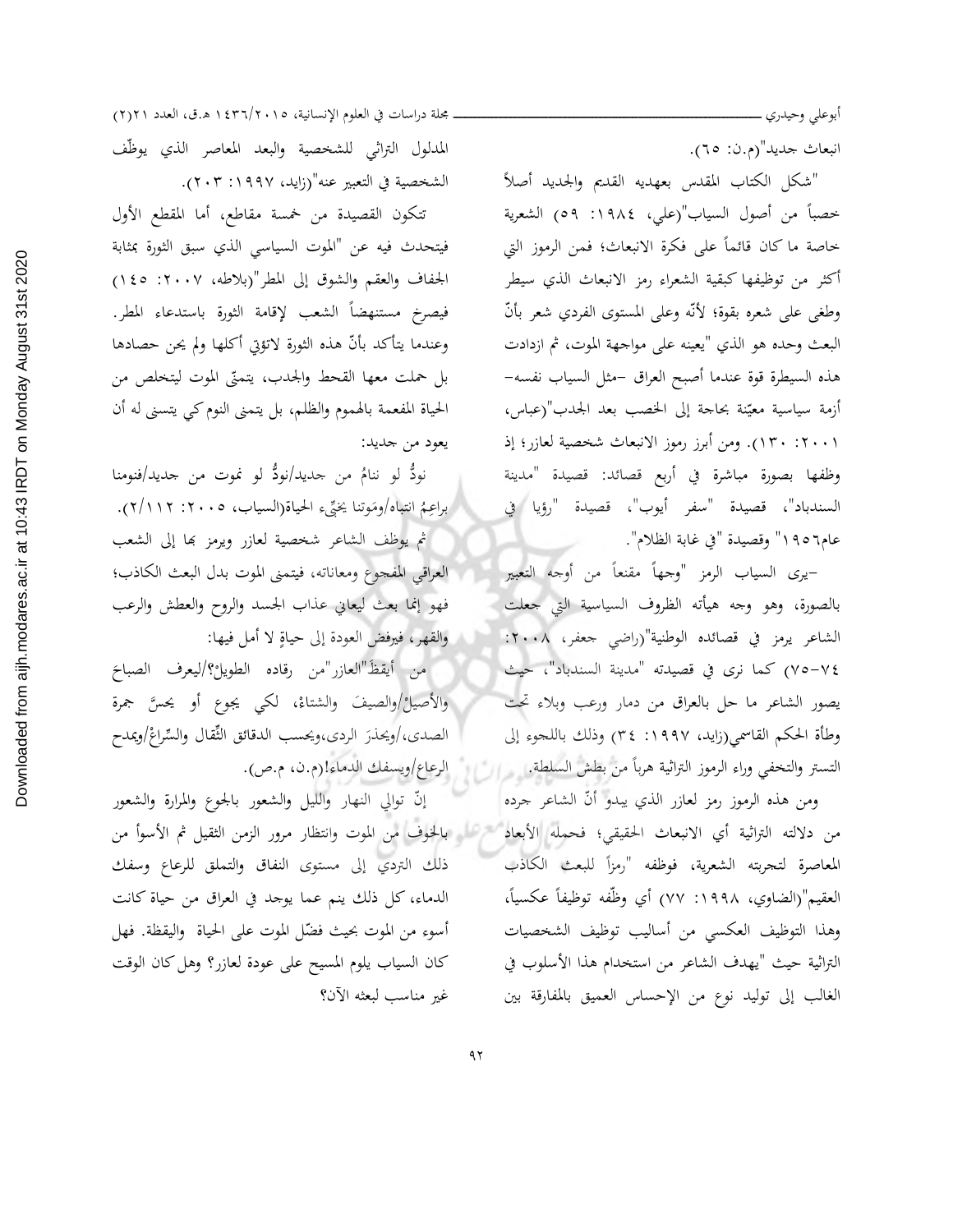سوف تتكرّر المعاناة مع اليقظة والبأس الجديدين وسيؤول مصيره إلى الخوف ومآله إلى الفناء؛ لأنّه سيعانى مرة أحرى مثلما عاني من قبل وسيعود ليطوي نفس الطريق الذي طواه في الماضي.

إن كان الرقاد أفضل اليوم للعازر لأنّه لم يحن بعد وقت اليقظة، فالأفضل أن يبقى في رقدته؛ كي لايظلم الغد بعودة لاجدوى منها؛ فالمخاض لم يبدأ بعد ومازال جنين الثورة ناقصاً مصيره الإجهاض قبل التكامل، وسيموت من يملك البعث قبل أن يبعث الموتى، فتكون الطامة الكبرى حين نفقد من بيده الحياة والولادة(المسيح)، هكذا يهتم الشاعر بالزمن؛ لأنّه كفيل بأن تكبر في رحمه الثورات.

-يوظّف السياب مرة أخرى الشخصية التراثية بشكل عكسى في قصيدة"رؤيا في عام ١٩٥٦"؛ إذ يجعلها موازية لشخصية معاصرة "شخنوب" وهو "عامل الإسمنت الذي استأجره الشيوعيون، فتظاهر بالموت ثم حملوه في النعش تشهيراً بالجيش "الّذي يقتل العمال" كما قالوا، ثم قام ماشياً حين سقط النعش"(م.ن، ٩٢/٢) فيبدو بأنّ السياب يصور لنا صورة موت كاذب يتبعه بعث كاذب ثم يتحدث عن الإغواء في المحتمع العربي المعاصر حيث يستعين بالتشبيه الساخر "شخنوب العازر": زیت که علی هدای از بالاین برد.

> العازر قام من النعش/شخنوب العازر قد بعث حياً يتقافز أو يمشي(م.ن، م.ص).

> لعازر وبعثه كذب، لعازر الكذب وشخنوب وجهان لعملة واحدة، فموت شخنوب المخادع يوازي بعث لعازر المزيف؛ لأنَّه تظاهر بالموت ليحمى الشيوعيين من تهمة قتل العمال ورمي الجيش بها. فعندما يحمل الموت والبعث صفة الكذب فإنَّهما يتساويان:

ـ مجلة دراسات في العلوم الإنسانية، ١٥. ١٤٣٦/٢٠١ ه.ق، العدد ٢١٢١)

الموت الزائف حاتمة/لحياة زائفة مثله/والبعث الزائف عاقبة/للموت الزائف من قبله(م.ن)

أنشد السياب القصيدة الطويلة "سفرأيوب"، وهو في لندن حيث كان يحنّ فيها إلى وطنه البعيد. ففي المقطع الخامس من هذه القصيدة يستدعى شخصية لعازر. وبما أنّ "الرمز الشعري مرتبط كل الارتباط بالتحربة الشعورية التي يعانيها الشاعر"(اسماعيل، ٢٠٠٧: ١٩٨) فقد وظف السياب هذا الرمز التراثي للتعبير عن تجربته الذاتية أي تجربة معاناته من مرضه العضال وغربته في لندن، وهو يرجو معجزة السيد المسيح(ع)، فيصور نوعاً من الجدلية بين الموت والحياة، وهنا يكمن الاختلاف في التوظيف عمّا سبق حيث يتمنى أن يكون لعازر كي يعود لحياته الطبيعية بعد أن غرق في سراديب الموت المظلمة، إنَّها عودة من الألم عكس ما كانت توحي به القصائد السابقة من الفرار من الألم وتمنى الموت:

ليتني العازرُ انقض عنه الحِمامُ/يسلك الدربَ عند الغروبْ،/يتمهَّلُ لايقرع البابَ:من ذا يؤوب/من سراديبَ للموت عبر الظلام؟/ثمّ يخاطب الشاعر زوجته إقبال:/إيه إقبال، لاتيأسى من رجوعي/هاتفاً قبل أن أقرع الباب:عادا/عازرٌ من بلاد الدجي والدموع(السياب، ٢٠٠٥:

ويبدو أنَّ السياب يرى شفاءه أمراً محتوماً؛ إذ يعتبر نفسه حمر المستقبل المجازل الذي يعود من بلاد الدجي والدموع أي من مدينة لندن أو من دجي الألم والمرض إلى النور والضياء وإلى مدينته وأسرته.

–سافر السياب إلى الكويت للمعالجة، وبعد ثلاثة أيام أنشد قصيدة عنوانها "في غابة الظلام" بينما كان ساهراً يفكر بمرضه وبحالته الحزينة، وهو في المستشفى. يبدو أنَّ الشاعر في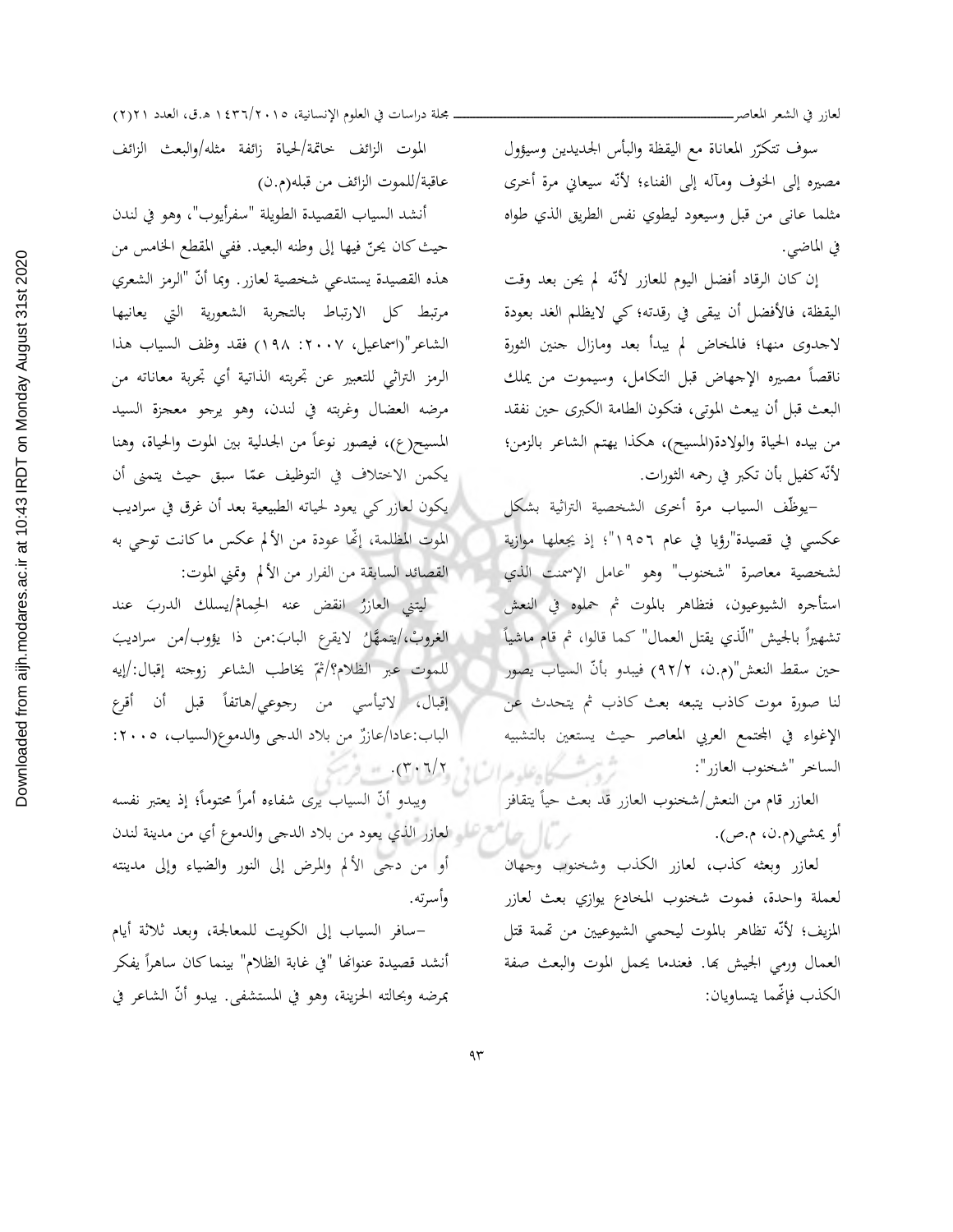سنواته الأخيرة فقد معنى البعث، حين انفرد بمعالجة الموت(عباس، ٢٠٠١: ١٣١)، فأنشد هذه الأبيات وجعلها صرخات تنتظر يد المعجزة؛ لتخلصه مماكان يعانيه من الآلام الجسدية والنفسية كما أحيت معجزة المسيح(ع) لعازر من قبل، ولكن الرؤية التشاؤمية تخيم على القصيدة، فيقطع رجاء ولده المنتظر :

أبوعلى وحيدري ـ

عيناه في الظلام تسربان كالسفين/بأي حقلٍ تحلمان؟أيما نَهَرْ؟/بعودة الأب الكسيح من قرارة الضريح؟

(أميّتٌ فيهتفَ المسيحْ /من بعد أن يزحزح الحَجَرْ:/"هلم يا عازر"؟)/عيناه لظّي وريح/تحرق في أضالعي مضارب الغَجَرْ!(السياب، ٢٠٠٥: ٤٣١/٢).

لقد امتلأت عينا ابنه باللهيب والريح لطول انتظاره وحلمه بعودة والده السياب، حلم جعل المسيح يزحزح الموت عن لعازر لكن دون جدوى. وقد بلغ به اليأس والشكوى مبلغاً يطلب من الله رصاصة الرحمة، يطلب موتاً فحائياً يختم على معاناته:

هاتِ الردى، أريد أن أنام/بين قبورِ أهليَ المبعثرة/وراء ليل المقبرة/رصاصة الرحمة يا إله!(م.ن: ٤٣٢/٢).

الراحة التي لايراها سوى في الموت والمقابر بين قبور أهله، والرحمة التي يجدها في رصاصة الموت الإلهية. هنا السياب السلم يتأرجح بين الموت والحياة، والبعث وعدمه، تارة يستخدم لعازر ويتمنى رقاده إلى أن يحين بعثه، وتارة يتمنى عودته وبعثه للترسل على التمحور القصيدة حول المحورين الأساسيين اللذين من بسرعة كي يعيش كالآخرين، وأخرى يتمنى البقاء في الموت لأنّ الرحمة كل الرحمة فيه.

> يعتبر خليل حاوي من أكثر الشعراء تأثراً بالكتاب المقدس، وربما يعود ذلك إلى ثقافته وتعليمه حيث "حفظ بعض المزامير والآيات من الإنجيل والتوراة منذ

مجلة دراسات في العلوم الإنسانية، ١٤٣٦/٢٠١٥ ه.ق، العدد ٢١٢١) الطفولة"(حاوي، ١٩٨٤: ٦٧/١)؛ لذلك تعدَّدت الرموز الإنجيلية والتوراتية في شعره. ومن أهم الرموز الإنجيلية في شعره رمز لعازر حيث احتص بهذا الرمز التراثي وشكل بعض ملامح هويته الشعرية(الضاوي، ١٩٩٨: ٢٠٢) فوظَّفه في قصيدته الطويلة بعنوان "لعازرعام ١٩٦٢"، وهو رمز أساسى ينتشر في طول القصيدة ليرفد معناها.

أنشد الشاعر هذه القصيدة في ظل مأساة الانفصال بعد الوحدة الواعدة بين مصر وسوريا، والسنة المقترنة باسم لعازر أي "١٩٦٢" تشير بوضوح إلى تلك الأزمة التاريخية التي مرت بَما الأمة العربية(عباس، ٢٠٠١: ٧١) حيث أدرك حاوي معنى تلك المأساة بعمق، فالقصيدة تمثل فجيعة الشاعر أ بالواقع العربي ويأسه من تحقق الانبعاث.

فلعازر خليل حاوي لايرغب بالانبعاث بل يعشق الموت و يتشبث به، هارباً من الحياة ولذلك يعود ميتاً إلى الحياة عندما يبعثه السيد المسيح(ع)، فالموت في الحياة أقسى من الموت نفسه؛ إنّه "موت للقيم وسلامة للجسد، أي انتصار للطغيان"(عوض، ١٩٩٣: ١٩). لقد وظَّف الشاعر هذه الشخصية التراثية توظيفاً مقلوباً وجعلها رمزاً لبعث كاذب مشوِّه تعاني منه الأمة العربية. فصوِّر من خلال شخصية لعازر ذلك البعث العربي المهزوم الذي فجع به الشاعر بعد أن عاش حياته يبشر ببعث عربي جديد.

تصارعهما تتولد درامية القصيدة: محور لعازر ومحور زوجته(حلاوي، ١٩٩٤: ١٨٣). فتبدأ القصيدة بصوت لعازر عندما يخاطب حفار القبور ويطلب منه أن يعمّق الحفرة حتى لايتسرب فيها نور الشمس ويخيّم الظلام عليها إلى الأبد، فهو يستقبل الموت بكل جوارحه: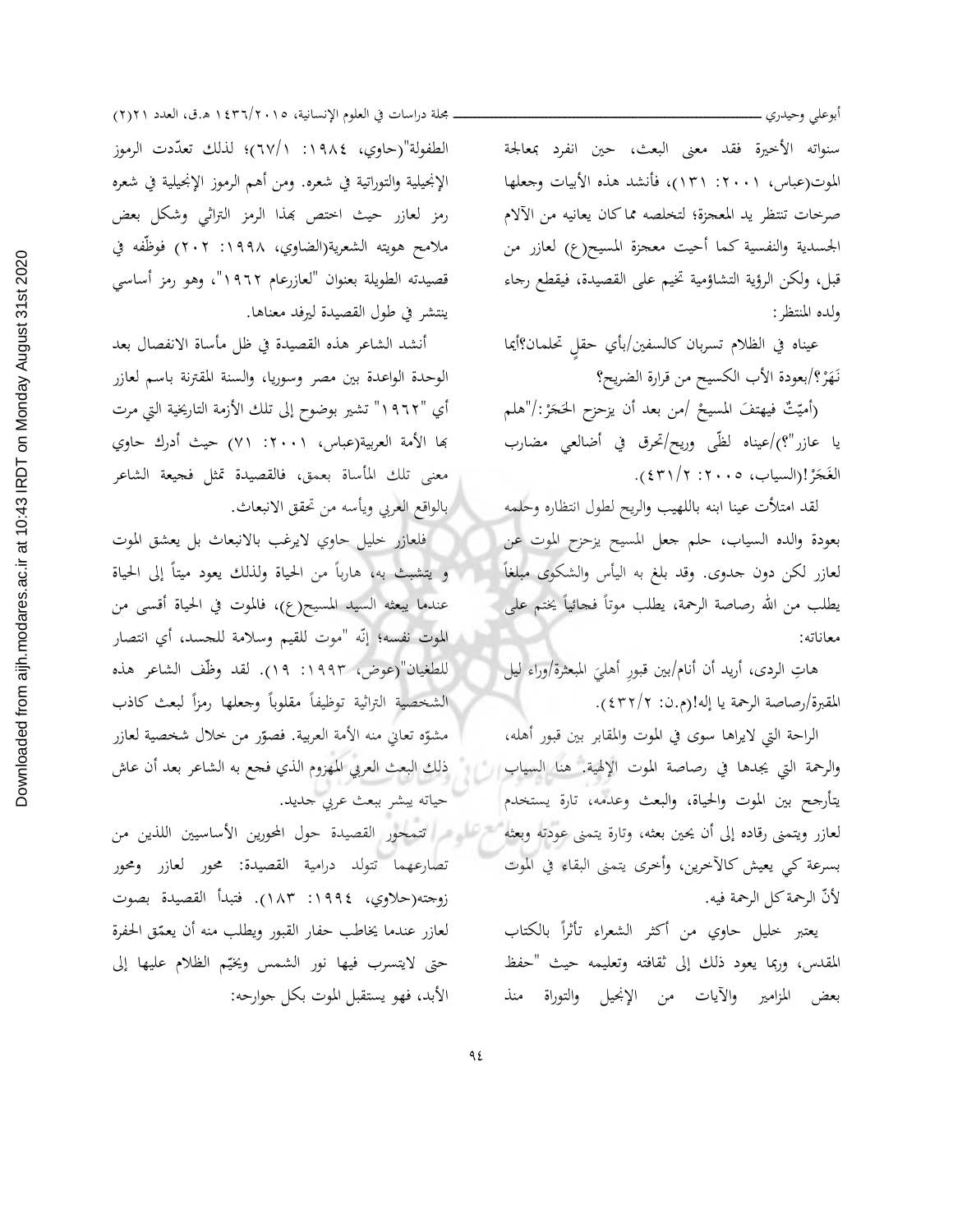لعازر في الشعر المعاصر\_

عمِّق الحفرة يا حفّارُ/عمِّقها لِقاع لاقرارْ/يرتمى خلف مدارالشمس/ليلاً من رمادٍ/وبقايا نجمة مدفونة خلف المدارْ(حاوي، ١٩٩٣: ٣٣٩).

ثم يعلن حاوي استحالة بعث لعازر التي توازي استحالة بعث الأمة رغم وجود عنايات السيد المسيح(ع) وهنا تصبح المعجزات عاجزة عن تغيير الواقع مادامت رغبة الانبعاث غير موجودة في تكوين لعازر الفكري والنفسي؛ فطبيعة الانبعاث تحتاج إلى "تفحر من أعماق الذات"(م.ن: ٣٣٦).

أما المحور الثاني للقصيدة فيتمثل في زوجة لعازر التي ترمز إلى أمة عربية تتمنى الانبعاث وتحقيق الآمال لكنّها فجعت بمن قام بإنقاذها:

كان ظلاً أسوداً/يغفو على مرآة صدري/زورقاً ميْتاً/على زوبعةٍ من وهج/نهديَّ وشعري/كان في عينيه

ليل الحفرة الطينيُّ يدوي ويموجْ/عبر صحراءَ تغطّيها الثلوجْ(م.ن: ٣٤٧-٣٤٧).

لعل الصحراء هنا هي الصحراء العربية التي غاصت في موج من الطين الأسود لعدم تكاتفها واتحادها ضد الاستعمار وفشلها في الوحدة والنكسات التي تعرضت لها. إنّ خيبة الأمل لحقت بالشاعر، بل بالشعب العربي كله فكان لعازر تحسيداً له وللفشل الذي كان مصيره بسبب حبه للجمود السلم وسيل نيستى معذور بالله گرت بايد ز ابلهى والظلام ورمزأ لاستحالة البعث، رغم محاولات السيد المسيح وهنا يتلاقى مع السياب في هذا التوظيف في قصيدته "مدينة محمد السيام ٢٧٣(شميسا، ٣٩٣-٣٩٣). السندباد".

> لعازر في الشعر الفارسي المعاصر لم يفقد الشعر الفارسي صلته بالتراث، بل استدعى كثيراً من الرموز والإشارات المتأصلة فيه خاصة "الرموز والإشارات

ـ محلة دراسات في العلوم الإنسانية، ١٤٣٦/٢٠١٥ ه.ق، العدد ٢١٢١) المسيحية التي كثر توظيفها في الشعر الفارسي نتيجة انتشار الكتب التفسيرية"(شميسا، ١٣٧٣: ٢٥) إلى جانب وجود الأديرة والصوامع في أكثر مدن ايران القديمة، والتواصل بين المسلمين والتابعين النصاري عبر العلاقات التجارية والرحلات(آريان، ١٣٦٩: ٩٨-٩٨). ومن هذه الرموز شخصية لعازر التي جاء توظيفها بشكل تقريري مباشر في الشعر الإيراني القديم، ومن ثم صبغت بلون جديد في الشعر الإيراني المعاصر، حيث أضفوا عليها ملامح جديدة من جهة، وحذفوا بعض ملامحها التراثية من جهة أخرى(محمدى،  $.$ (٢٨:١٣٧٤)

أما من استخدم هذه الشخصية من الكلاسيكيين فهم: خاقاني، جلال الدين البلخي، وقاآني: "چگونه ساخت از گل، مرغ، عیسی چگونه كرد شخص عازر احيا"(خاقاني-٢٧) "عازر دل مرده ای در وی گریز گو مرا باد مسیحائی فرست"خاقایی–۸۲۶ "به جهانیان نماید تن مرده زنده کردن چو مسيح حوبي تو سوى گور عازر آيد" البلخي -**VVY** 

عیسی جان بخش را همسنگ عازر داشتن "قاآني– ومن المعاصرين كان أحمد شاملو هو الوحيد الذي وظَّفها في قصيدة "موت الناصري". قصيدة "موت الناصري" من قصائد أحمد شاملو " وهو"أفضل ممثّل للشعر الفارسي المعاصر بعد الشاعر نيما يوشيج، فقد أثَّر شاملو أكبر تأثير في نوعيّة الفكرة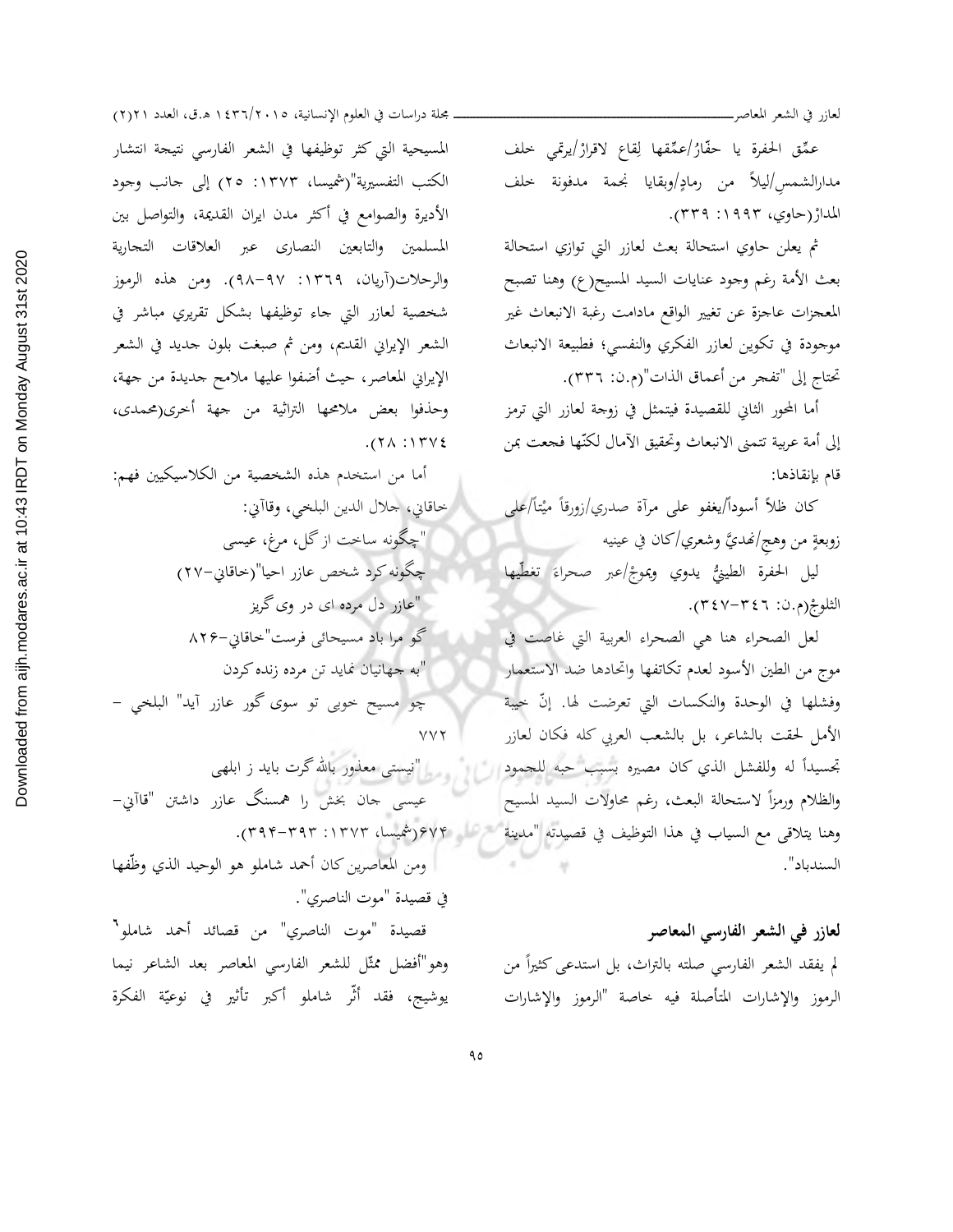أبوعلى وحيدري ـ

الشعرية"(جلالبي، ١٣٨١: ١٤). وهو يعتبر من أكبر رواد الشعر الاجتماعي في العصر الراهن(شكيبا، ١٣٧٠: ٤١۴). تتمحور موضوعات أشعار هذا اللغة الحماسية والقوية حول العشق، والإنسان، والجهاد(عليزاده وضميري، ١٣٨١:١٩).

وظّف شاملو الكثير من الرموز والتلميحات كلعازر في أشعاره حتى عُدّ من الذين استفادوا من "أكثر التلميحات العالمية"(محمدى، ١٣٧٤هـ.ش، ٢٧) وجعلها في خدمة الأفكار السياسية والاجتماعية(م.ن: ٣٧) خاصة الاجتماعية؛ فهو يرى نفسه محباً للناس، معتقداً بأنّ الشعر يجب أن يكون في حدمة الناس(شكيبا، ١٣٧٠: ٤١٥) كما تحلى ذلك في قصيدته "موت الناصري".

قصيدة "موت الناصري" قصيدة "قصيرة، كاملة، ورصينة"(دست غيب، ١٣٧٣: ١٣١) تقع في ستة مقاطع، وهي ذات لغة مؤثَّرة ومؤلمة تشبه قصة درامية؛ تصوَّر بشكل دقيق وموجز جداً حادثة صلب المسيح(ع)؛ لتعبر عن الأوضاع الاجتماعية في زمن الشاعر(پور نامداريان، ١٣٧٤: ٢٤٠): "موت الإنسانية وعدم التعهد"(سلاجقه، ١٣٨٤ :٤٨٢). وقصة النبي المسيح(ع) هي من القصص التي أولع بها شاملو حيث استلهم من جميع ملامحها وعناصرها لبيان أفكاره وعواطفه النفسية (پور نامداريان، ١٣٧٤: ٢٨٢). و إلى المستخص لو ألقمته عسلاً عض إصبعك.

تعتبر القصيدة هذه من أجمل قصائد شاملو التي تستحق التأمل والتأني في مجال النقد الفني من حيث البناء المنسجم " إلى صلواع وجداني باطني، بين دين المسيح الذي أعاده للحياة والاتساق بين الفضاء والمحتوى، ناهيك عن كل شيء يسهم في بناء الفضاء المسرحي للشعر(م.ن:م.ص).

> بداية القصيدة تصوّر لنا أربعة مشاهد وصفية تمثيلية في صلب المسيح ثم تركز على موقف المشاهدين وعلى صورة لعازر من بين الناس وتنتهي بتصوير حالات المعزين بموت

مجلة دراسات في العلوم الإنسانية، ١٤٣٦/٢٠١٥ ه.ق، العدد ٢١٢١) المسيح وأخيرأ تشرح تغييرات عناصر الطبيعة بعد وقوع الحادثة.

وفي المقطع الخامس يصف الشاعر لنا حالات لعازر الباطنية والظاهرية حتى "تصل درامية القصيدة إلى ذروتحا"(رشيديان، ١٣٧٠: ٨٤):

از صف غوغای تماشائیان/ العارز/گام زنان راه حود می گرفت/دست ها/ در پس پشت/به هم درافکنده، / وجانش را از آزار گران دینی گزنده/آزاد یافت:/"–مگر خود نمی خواست،ورنه می توانست!"<sup>۷</sup>. (شاملو، ۱۳۸۰: ۱۲۱۳- $.711$ 

صورة المسيح وهو يصلب، والناس من حوله يقفون صامتين ولايدافعون عنه حتى لعازر الذي أنقذه المسيح يتحول إلى متفرِّج بحت لايبسط يده لمساعدة المسيح، بل يخونه ويتقاعس عن أي عمل.

ثمة صورتان للعازر في مشهد الصلب، تؤديان إلى رسم الكلام: الأولى انصراف لعازر عن موضع الصلب وترك المسيح يتعذب وحده، والثانية طريقة مشيه التي كونت العاطفة الشعرية حيث ساهمت في حلق فضاء يتلاءم ومقتضى الحال. هكَّذا يصف الشاعر حالات لعازر الظاهرية في صورة

يصوّر لنا الشاعر لعازر الذي وقف بين المشاهدين في ثانية –الدين الذي أثقل كاهله– وبين محاولته للتخلص من هذا الدين بشكل ما. ولم يتعد هذا الصراع قضية الدين إلى قضية إنسانية أكبر وهي انحلال العدالة وتفشى الظلم في المحتمع حيث كان موقف لعازر الهروب وتناسى الوضع السائد الكثيب، موقف يرتقى إلى عدم مبالاته ونكرانه للجميل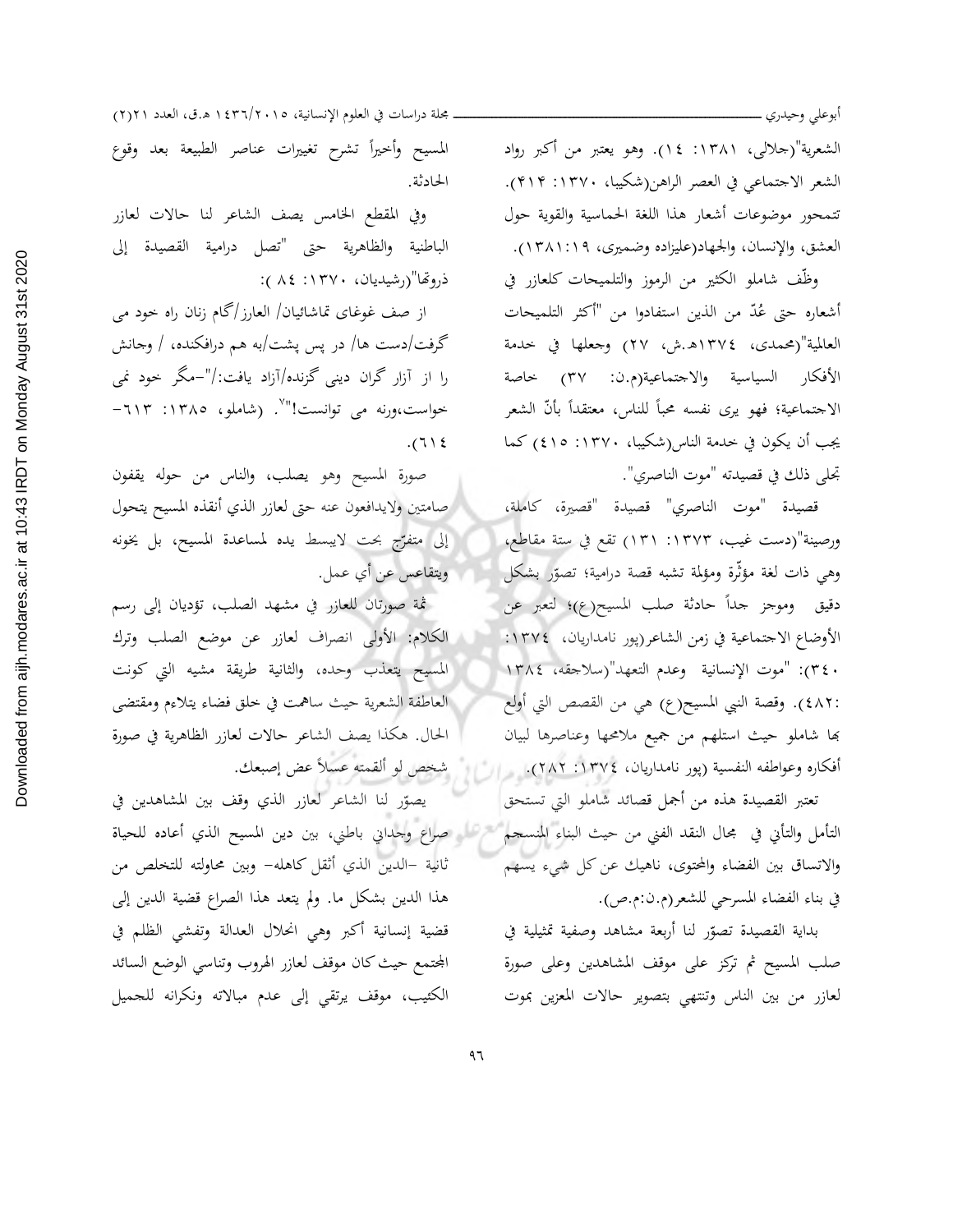لعازر في الشعر المعاصر\_

وهروبه من الحقيقة المرّة وتبرير هذا الموقف القبيح بعبارات مثل "أما كان بنفسه يريد هذا، وإلا فكان يستطيع!" بدلاً من صرخته في وجد الظلم ومحاولة إسداء يد العون إليه ورد الجميل فهل يئس لعازر من يقظته إلى درجة محاولة تناسى كل ما يقع حوله؟ وهل يرى في بعثه الفشل والانهزام والتراجع؟

يلاحظ من مضمون القصيدة أنّ الضمير الإنساني مات وإن عودته باتت غير مجدية؛ لأنّ الإنسان سيدوس عليه متى ما صحا وسيحاول نسيانه؛ فما فائدة البعث الآخر طللا سيظل الشعب يعاني من فقدان الضمير.

يبدو أنّ الشاعر اقتطف الكلمات بدقة فائقة حيث صوّر الفضاء الخارجي للمشهد بالإضافة الى تحسيم الحالات الروحية.

هكذا يصوّر لنا الشاعر تفشى الخيانة والخوف والأمراض النفسية في المحتمع بحيث يتخلى الصديق عن صديقه أيام الضيق رغم ما أسداه من حدمة له، فقد ماتت ظواهر الإنسانية وبات لعازر مظهراً للإنسانية المسلوبة في المحتمع الإيراني. ورأى نفسه يتحرّر من قيود الدين التي فُرضت عليه، ناكراً للحميل وللعدالة والحرية الإنسانية، متناسياً حقوق البشرية.

«موت الناصري» قصيدة قصيرة لأول وهلة، بل تعدّ من ا النماذج الفريدة للإيجاز في الأدب الفارسي(پور نامداريان، ٢١٣٧٤: ٣٨٩)، ولكن عند تأمل هذه القصيدة نراها تصوّر قصة عظيمة، قصة لاتعبَّر عن الحادثة التاريخية فحسب، بل تمثل الحقائق الاحتماعية المتكرّرة عبرالدهر.

ويمكن أن نذهب إلى أنّ شعر شاملو قليل اللفظ عميق المعنى يحمل فكرة إنسانية؛ لأنَّه يرى نفسه المسؤول أمام المجتمع فينشد الشعر ليرفع شراع زورق الفكر.

لعازر في الشعر الإنجليزي المعاصر

يتضح لنا مما حاء في نظرية الشاعر والناقد الإنحليزي ت.إس.إليوت^أنّ الشعر الإنجليزي له جسور مرتبطة بالتراث؛ إذ يتحدث الشاعر عن ضرورة ارتباط الشاعر بموروثه(انظر: زايد، ١٩٩٧: ٢٧–٣٢) وقد تأثّر كثير من الشعراء في جميع أنحاء العالم بالاتجاهات الداعية إلى الارتباط بالموروث من أمثال دعوة إليوت في هذا المحال. ويظهر أنّ هذه الميزة مشتركة بين الشعراء في الأدب العالمي حيث أدركوا مدى أهمية ربط الماضي بالحاضر لبناء مستقبل أدبى زاهر.

يبدو أنّ "الكتاب المقدس هو المصدر الأساس الذي استمد منه الأدباء الأوروبيون شخصياتهم ونماذجهم الدينية"(م.ن: ٧٥) ومن هؤلاء الأدباء إليوت حيث وظَّف كثيراً من الرموز والإشارات الإنجيلية في شعره بعد مذهب الكَاثْوليك(كوستنر، ١٣٧٧: ٢٤٧) ومنها شخصية لعازر الذي وظَّفها في قصيدته "أغنية حب ج. آلفرد بروفروك" «The Love song of J.AlfredPrufrock» كما وظَّفتها سيلفيا بلاث ٌ في قصيدتها "السيدة لازاروس" .«Lady Lazarus»

لغة إليوت لغة غامضة ومتعدّدة الأبعاد؛ فقد استعان بكل مصادر التراث وأكثر من الرموز والتمثيلات والتلميحات التراثية حيث أنَّه لم يقتصرعلى استرفاد التراث الأوروبي بل رحب بالتراث الإنساني العالمي بشكل عام حتى استلزمت أشعاره الفهم والتذوق والمعرفة العميقة للتاريخ والأنتروبولوجيا والعلوم الإنسانية والأدب في جميع العصور(أقا شيخ محمد و نوري نشاط،١٣٧٤: ١٥٨)اعتبر إليوت من الشعراء الرمزيين(هايت، ١٣٧٦: ٢ /٨٢٦) وقد وظَّف رمز لعازر في قصيدته "أغنية حبّ ج. آلفرد بروفروك".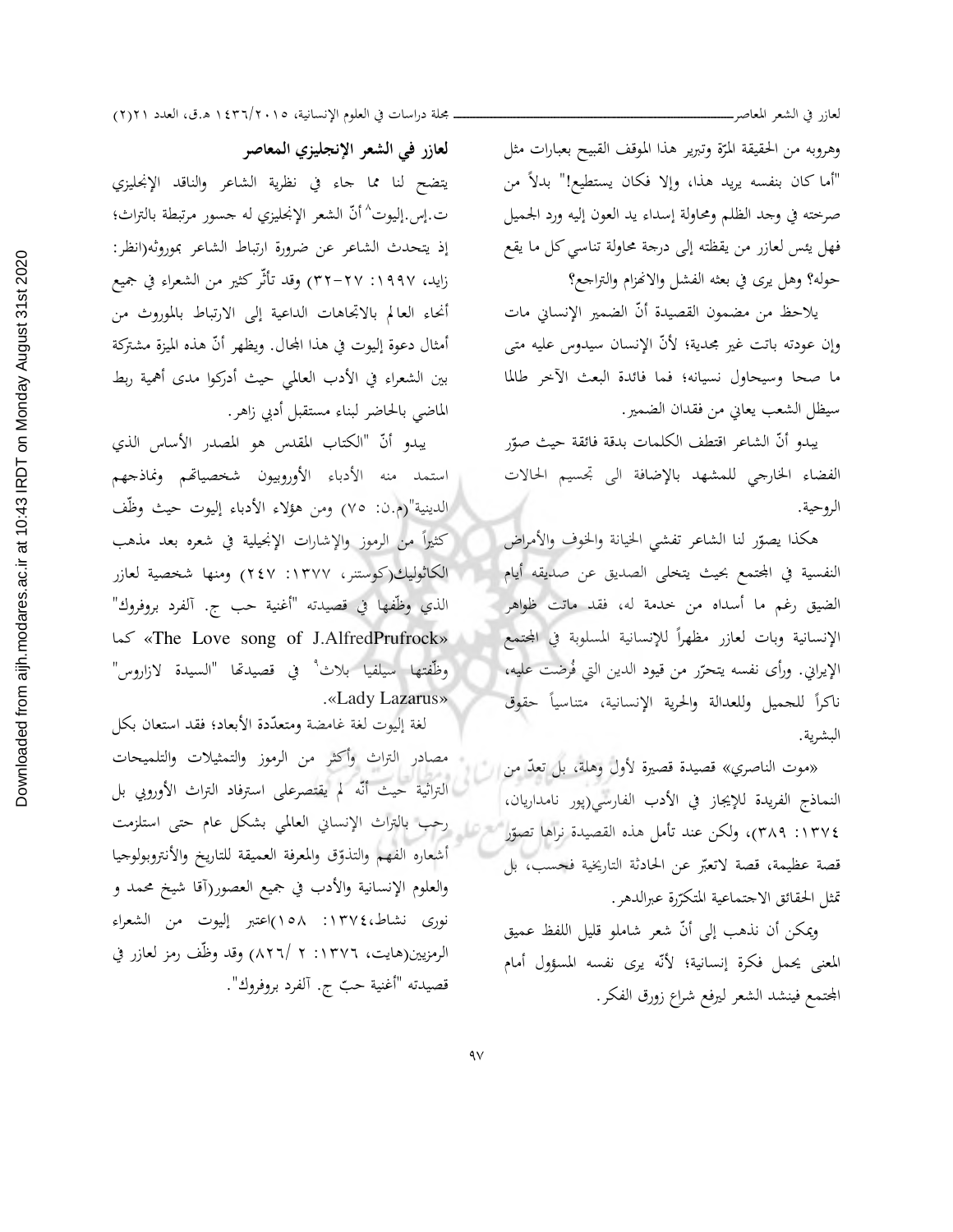حيث تعتبر هذه القصيدة من أوّل أشعار إليوت وأهمّها(كرماني، ١٣٦٦: ٨٦)، هذه الأشعار التي يتحدث فيها عن يأس الحياة وزوال الإنسان في العصر الجديد، تحمل وزنا وإيقاعاً متشنَّجاً(تراويک،۱۳۸۳: ۹٤۰) کما تعدُّ من أروع الأشعار الإنحليزيّة المعاصرة وأبرعها(حاجي محمدي،١٣٨٨: ٢٧).

يرسم محور القصيدة جوّاً راكداً من الحياة المدنية، ويتقنّع الشاعر ببروفروك ويجعله رمزأ للإنسان المعاصر المأيوس منه والجبان والمنعزل عن المحتمع الّذي أصبح ضحيةً لحضارة غير مألوفة عنده؛ هذا الإنسان الذي يختار الحياة الصامتة الخامدةو يعبّر عن الانهيار الثقافي في هذا العصر(كرماني،  $.(\lambda 7.11777$ 

قصيدة إليوت ملحمة نفسية تغوص في أعماق الذات لتحلَّل كيان إنسان يحاول الهروب من مجتمعه أوَّلاً، ثمَّ من .<br>نفسه ثانياً، إنَّحا تمثّل صراعا ذاتيا يكمن في ساحتين سوداويتين أؤلهما الجحتمع وأجواؤه الكئيبة الشاحبة حيث الظلام والشوارع المهجورة المملّة والليالي القلقة التي تفضى جميعاً إلى سؤال يحبس الأنفاس:

"Let us go then, you and I, / When the evening is spread out against the sky / Like a patient etherized upon a table, / Let us go, through certain half deserted streets... / Streets that follow like a tedious argument / Of insidious intent / To lead you to an  $^{10}$ (Baym overwhelming question..." etall, 1986, 1268/2).

how should I begin/To spit out all the buttends of my days and ways?AndThen

how should I presume?./And should I then presume?/And how should I begin<sup>11</sup>?

مجلة دراسات في العلوم الإنسانية، ١٤٣٦/٢٠١٥ ه.ق، العدد ٢١٢١)

 $(1779/760.6)$ 

لطالما تراجع عن الكلام لعدم جرأته عليه. إنّ الوقت يمرّ وهو يصارع الزمن، يرى متسعاً منه في حال أنّه وصل إلى شيخوخته ولم يبد مشاعره، ولم يصرّح بحبه بعد، وهذه ساحة الصراع الثانية التي تمحورت في مونولوجها الذاتي:

Grow old, I grow old../I have heard the Think that they will sing tome.<sup>12</sup>(١٢٧١/٢، ف.٥)

إنّ تقدمه نحو الشيخوخة وعبث ما مر به من ظروف اجتماعية ذاتية منعاه من الجرأة وزرعا في كيانه الخوف والتزاجع. كل ذلك كان يقلقه و يؤرِّقه فما كان منه إلا أن يهدأ من روع نفسه وتأنيب ضميره بأن يرفع عبء المسؤولية عن عاتقه بعد أن كان عليه أن يتجرأ ويزعج الكون في دقيقة واحدة يقول:

am no prophet-and here's no great matter"<sup>13</sup>  $"L(1YY.7Y.0.)$ 

يعترف بأنّه ليس بنيّ كي يكون معصوماً من الزلل وكي يحمل رسالة عظيمة لايطيق حملها، كما أنّه ليس بلعازر ولا يحقّ له أن يقارن نفسه به عندما عاد من عالم الأموات ناقلاً معه أسرارالموت: ﴿ ﴿

After the cups, the marmalade, the tea "And would it have been worth it, after all

Among the porcelain, among some talk of you and me. Would it have been worth while To have bitten off the matter with a smile, To have squeezed the universe into a ball

To roll it towards some overwhelming question To say:"I am Lazarus, come from the dead,

come back to tell you all,I shall tell you all<sup>14</sup> (١٢٧٠/٢)

 $\overline{1}$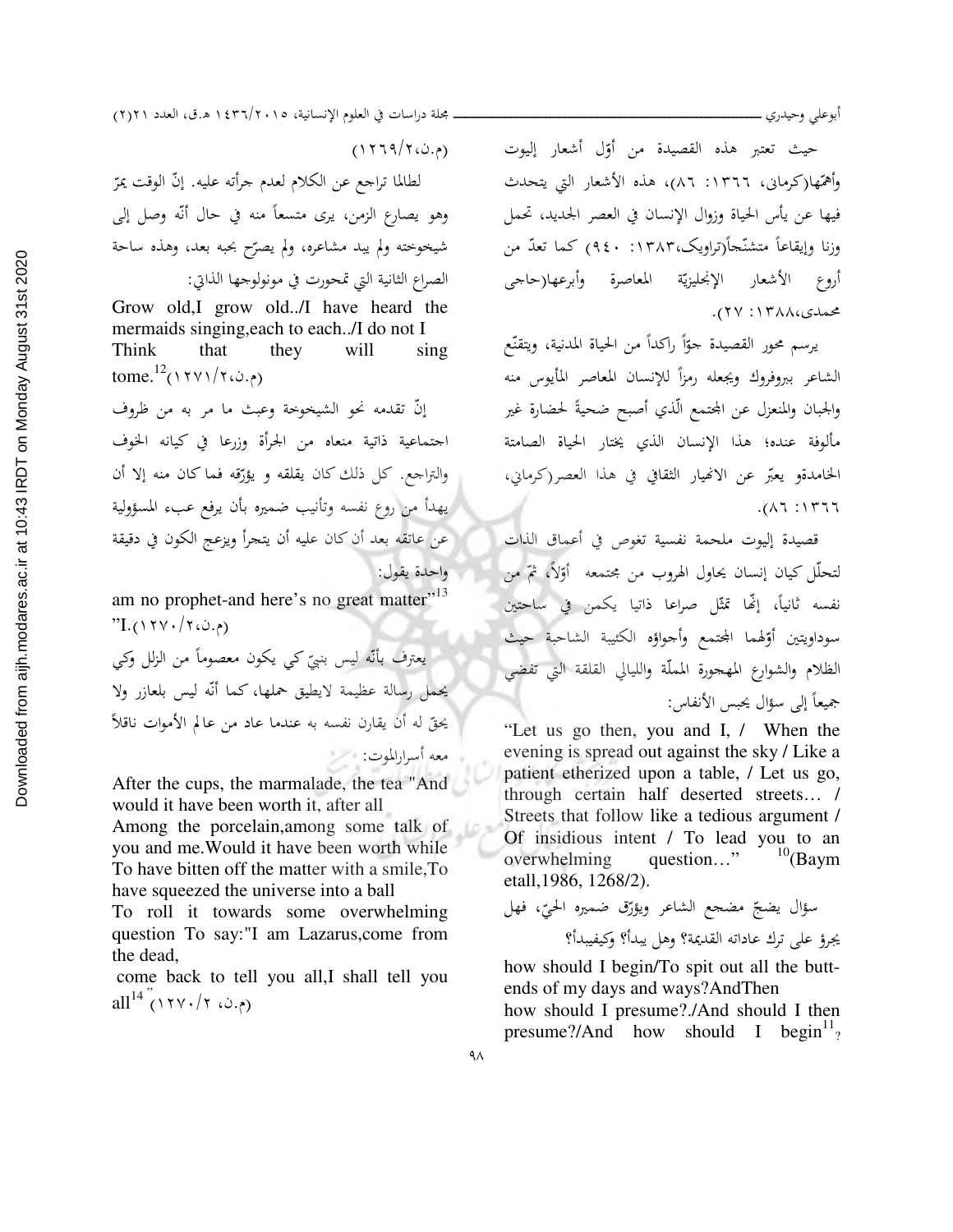صورة شعرية تصوّر لناكيف أنّه يسير نحو الموت حقاً أي نحو المصير الذي لابدّ منه، وعندما توقظه الأصوات، فإنّه سيغرق في البحر المظلم وسيتردى إلى الأسفل دون أن يستطيع الخروج. فهل كان الشاعر يحلم بالعودة مرة أخرى؟ وهل كان البعث اللعازري هو الذي يؤجّعج لهيب الحسرة والندامة في باطنه؟ إنّه حلم لن يتحقّق أبداً حيث مآله اليقظة القصيرة المفاجئة ومن ثم الغرق الأبدي الطويل.

لقد نسى الشاعر دوره على مسرح الحياة وتراجع؛ كما أنّه تناسى عظمته وكبرياءه وشأنه ورضخ أمام الظروف القاسية والكوابت النفسية التي انتابته دون أن يحاول الخلاص واكتشاف قدراته ومهاراته. فما استطاع أن يعالج نفسه إلا بالهروب والغرق.

فكيف يجدر به أن يكون لعازر وقد آل شعوره بالعبثية والضياع والغربة النفسية إلى إحساس الحقارة وتضييع الوقت والشك والترديد وعدم الجرأة، وتمثّل كل ذلك في شخصية أخذت تشكَّ في قيمة التغيير التي يمكن أن تقوم بها بعد خروجها من الموت حيث كان بإمكانه أن يكشف أسرار الموت وعالمه لعلَّه يهب الحياة قيمتها والوجود خصبه كلعازرٍ.

قصيدة أخرى أنشدتها سيلفيا بلاث، التي كانت "أشعر الشعراء في زمانها كما يعرّفها آلوارز، الأديب والناقد ل الإنجليزي"(موحد، ١٣٧٧: ٨). وربِّما يرجع سبب اشتهارها إلى "تبحرها بلغة أشعارها وقدرتها على بيان كل ما تريدا إلقاءه بدقّة"(قنبر على زاده، ١٣٨٦: ٢٤).

إنّ سر العظمة في شعر بلاث يعود إلى استعانتها بالأساطير والرموز وتمثيل الحقائق اليومية في الأبعاد الأسطورية (سعيدپور، ١٣٨٤: ٨).

أنشدت سيلفيا "أثرى أشعارها في الأشهر الثلاثة الأخيرة

مجلة دراسات في العلوم الإنسانية، ١٤٣٦/٢٠١٥ ه.ق، العدد ٢١٢١) من عمرها"(م.ن، ن.ص) كقصيدة "السيدة لازاروس"، وهي من "أبرز أشعارها"(موحد، ١٣٧٧: ٢٤٤). لغة هذه القصيدة بسيطة وتقريرية مباشرة، سطورها قصيرة وقد

انقسمت إلى مقاطع ذات ثلاثة أشطر.

عنونت الشاعرة القصيدة هذه باسم لعازر كما رأينا في قصيدة حليل حاوي، لكنها تصرفت في الشخصيّة التراثية وحوّلتها إلى جنس المؤنث بإضافة كلمة السيدة لها تأكيداً على جنسها وأنوثتها، فالعنوان ينبع من أنّ الحوادث قد جرت بسبب جنسها المؤنث وهي تسعى أن تستغلّ هذه القصيدة لتحسيم جور من قمع إرادتها المستقلة، وتعطى هويةً للنساء مرة أخرى عبر التخلص من مميزات تكريم الرجال.

حاولت القصيدة أن تمثّل حياة من حمل جراح الحرب العالمية الثانية، سواء في جسمه أو روحه، وأصبح ضحية اضطهاد فرضه المحتمع وتقاليده(قنبر على زاده، ١٣٨٨: ٩) فتعبّر عن هذه الآلام والجراح بصرخة احتحاجية، صرخة ترهب القاريء بشدة(موحد، ١٣٧٧: ٢٥٨).

تنتظر سيلفيا البعث والميلاد الجديد بعدكل موت إرادي يتمّ على يديها. إنَّما المعجزة التي تتحرِّك لكي تنقذها من أنقاض الموت كما خرج لعازر من لفائفه مرعباً أصدقاءه من حوله، لكنها سترعب أعداءها؛ لأنَّها لا ترى إلاّ الأعداء من حولها، سواءِ أعداءِ الحرب العالمية الثانية وما فعلوه ضد اليهود تسرعات والإنسانية، أو الذين نقضوا العهد وحانوا العلاقة الإنسانية المقدسة وسلبوا منها هويتها المستقلة وإرادتها الفردية، فهي لاترى سوى السوداوية المحتمة ولكن الأمل بالبعث يدفعها إلى الموت الذي تراه فناً تبرع فيه:

"Peel off the napkin /O my enemy /Do I terrify?"<sup>15</sup>(Baymetall, 1986, 2737/3). تشير القطعة التالية من القصيدة إلى قصة لعازر عندما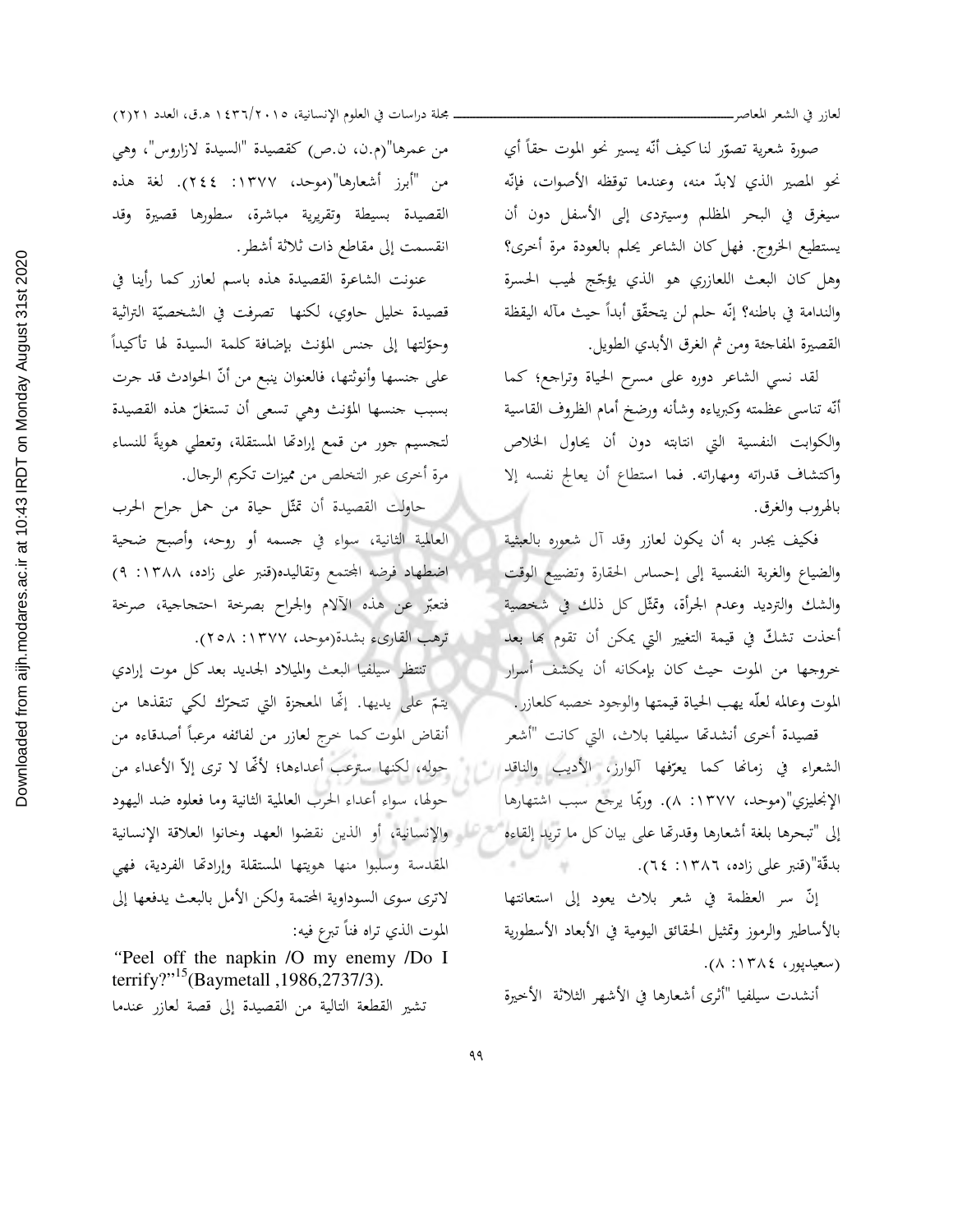وصل السيد المسيح(ع) إلى قبره وأمر بدفع حجر اللّحد، ثم قال: هلمّ يا لعازر، فخرج من قبره، وهو ملفوف في الكفن، وقد كان على وجهه منديل. فطلب المسيح من أصدقائه أن يفتحوه ويزيلوا المنديل عن وجهه، ولكن السيدة لعازر هنا عكس قرينها في الإنجيل، تطلب بنفسها أن يبسطوا المنديل عن وجهها، ولا تجد من حولها مُنحياً يبشّر بالعودة سوى العدو ليفعل ذلك(قنبر على زاده، ١٣٨٨: ٢١١).

أبوعلى وحيدري

هذا الميت سيتطهر من كل شيء و يتحرر حتى من الرائحة النتنة التي فاحت منه في لحده والعفن الذي أحاط به في مرقدهسينتهي كل ذلك في يوم واحد فقط، هذا الزمن القصير الذي تركَّز عليه الشاعرة، على عكس الواقع الَّذي قد يعيش فيه الإنسان ميّتاً لايخرج من عفنه إلى الأبد:

The nose, the eyepits, the full set of teeth?/ The sour bread/Will vanish ina day./Soon, Soon the flesh/The grave cave ate will be/At home on me  $\frac{16}{16}$ (Baymetall, 1986, 2737/3) ثمّ تصوّر الشاعرة مشهداً آخر من قصة لعازر تعرّضت إليه و ذلك عندما تشير إلى أنّ الناس كانوا يحدقون بها وكأُفَّم يشاهدون مسرحيّة تعرض جسد امرأة مذبوحة، جسداً بلا روح جسدا يتعلَّق بامرأة يتمتعون برؤيته ويلتذون دون أن يمدُّوا له يد العون. وهذا عكس ما جاء في الإنجيل حيث ساعد أنصار المسيح(ع) لعازر على خروجه من الكفن فتصوّر المشهد وكأنَّ التفرقة العنصرية قد وقعت؛ فالمسيح الذي قام بإحياء لعازر هنا لا يلتفت إلى السيدة لعازر لجنسها، حتى في أشدّ اللحظات حيث لم يعطف عليها:

"What a million filaments/ The peanutcrunching crowd / Shoves in to see / Them unwrap me hand in foot<sup>17</sup>(۲۷۳۷/۳، ۵.۰) يشبه هذا المشهد شعر شاملو إذ ينظر إليه الأقرباء دون أن يحمل أي منهم هاجس مساعدته، بل وقفوا مكتوفي

مجلة دراسات في العلوم الإنسانية، ١٤٣٦/٢٠١٥ ه.ق، العدد ٢١٢١) الأيدي يتفرجون على مشهد العذاب والموت دون ردّة فعل عاطفية أو إنسانية.

ولكن تنتهى القصيدة بمقطع الخلاص والولادة الجديدة والخلود، ولكي تجسّد الشاعرة هذه المفاهيم ترسم صورة طائر الفينيق مقترنأ بالسيدة لعازر لتبنى أمالها وطموحاتها البعيدة التي رست على شط الخلود.

السيدة لعازر حلاف قرينها الإنجيلي لم تعد في حاجة إلى السيد المسيح لإحيائها؛ لأَنَّها تشتاق إلى الموت الذي يوفَّر لها فرصة للخلود، فرصة لحياة جديدة تحبّها وتعشقها:

Out of the ash/I rise with my red hair/And I eat men like  $\arctan^{18}(\frac{r}{r} \vee r \wedge \omega_{\cdot})$ 

من كل ما تقدَّم يمكن أن نستنتج ما يلي: تجاوز شعراء الأداب الثلاثة المعاصرة(العربية والفارسية والإنحليزية) في استدعاء شخصية لعازر التراثية مرحلة تسحيل التراث؛ فتمتعوا بالطاقات الإبداعية في توظيف هذه الشخصية توظيفاً يتناسب وحاحاتهم العصرية، فاكتسب لعازر في قصائدهم مدلولاً جديداً خصباً دون أن يتمحور في مدلول واحد. وقد استخدم شعراء العرب شخصية لعازر بحجم يفوق ما جاء في الشعر الإنحليزي وقل استخدامه في الشعر الفارسي، وذلك كردة فعل للثورات المهزومة والفشل المتتالى و أحيراً الظروف السياسية والاجتماعية والثقافية الخانقة

في البلدان العربية.

 $\lambda \cdot \cdot$ 

وظف الشعراء اسم لعازر في قصائدهم بعناوين شتى: العازر وعازر ولعازر في الشعر العربي؛ ألعازر في الشعر الفارسي؛ ولازاروس في الشعر الإنجليزي، إلا أنَّ هذا الاسم ظل يحمل معنى واحداً في جميع الآداب لكن بوجهات نظر متعددة.

يعتبر العنوان بمثابة المفتاح الرئيسي للنص حيث للعنوان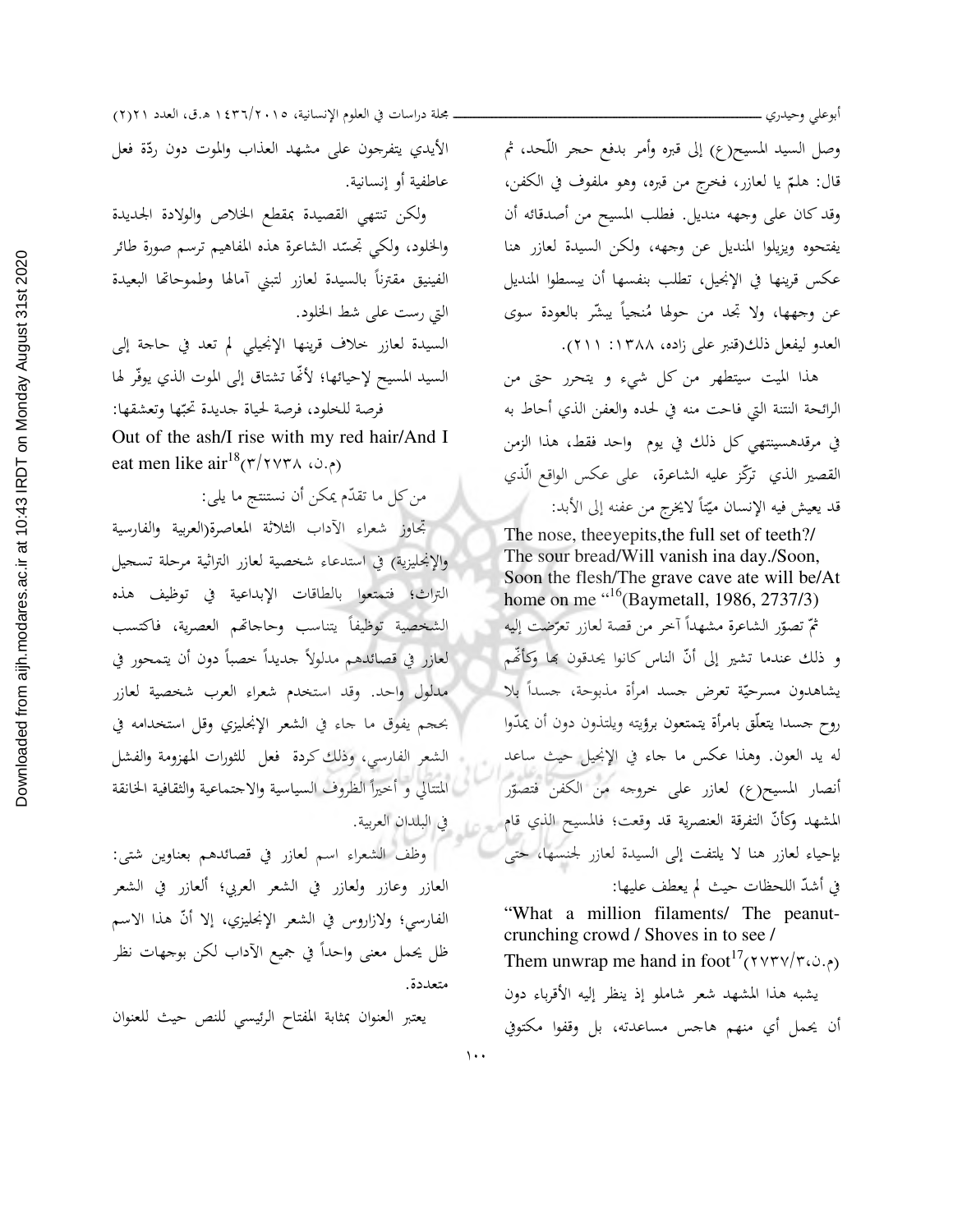لعازر في الشعر المعاصر\_

وظائف تسهم في فهم النص، فهو يحدّده ويمنحه قيمة فنية كما حظيت كلمة لعازر باهتمام الشاعرين خليل حاوي وسيلفيا بلاث في عناوين قصائدهما، حيث أرفقا المتلقَّى مع رمز لعازر منذ البداية وأجادا في اختيار العناوين الحرّة بفحوى الشعر والرسالة الباطنية للشاعرين؛ فقد حوّلا لعازر الإنجيلي إلى لعازر حديث يخدم أغراضهم. وأقرن حاوي عام(١٩۶٢) باسم لعازر ليبيّن أوضاع مجتمعه السياسية الاجتماعية التي رفضها بسبب انهيار الوحدة بين مصر وسوريا، كما وظّفت سيلفيا العنوان لخدمة نقدها النسوي وذلك بتحويل السيد لعازر إلى السيدة لعازر.

قد يصل الشاعر العربي إلى اليأس الذي يجعله يرفض البعث ويفضّل الموت بلاعودة؛ لأنّه لايري فيه سوى تكرار ما عاشه من قهر وتعسف، أو لأنّه يساوي الموت أحياناً، أو قد يرى فيه نجاة من معاناة ذاتية فيتمنّى أن يلعب دور لعازر المبعوث من جديد وهذا ما انعكس في شعر السياب وحاوي. ا

قد يصوّر الشاعر بهذا الرمز الأمراض النفسية المتفشية في المحتمع والتي تنمو بسبب موت الضمير الإنساني فيمثّل لعازر بطل الخيانة والتخلي عمن يحب، والتقعقر الأخلاقي كما في شعر شاملو.

ربما يحمل الشاعر الرمز دلالة أقوى من دلالته وربما يجرّده إلى المسلول والشعر الفارسي(أدونيس-شاملو) من ملامحه التراثية الحقيقية بوجه من الوجوه كما فعلت سيلفيا بلاث في قصيدتها "السيدة لازاروس" حيث حوّلت لعازر معالم مدارساً في الثانوية لكن بسبب انتمائه إلى الحزب الشيوعي الإنجيلي إلى حنس المؤنث بخلاف الشعر العربي والفارسي لتحقيق غايتها المنشودة في إعطاء الحياة الجديدة إلى طبقة السيدات عبر استرجاع إرادتها واستقلالها.

> الوقوف عند شعر إليوت يعكس استحالة كونه لعازر التي ستؤول به نحو مصير محتوم ألا وهو الموت وكل ذلك نابع من

مجلة دراسات في العلوم الإنسانية، ١٤٣٦/٢٠١٥ ه.ق، العدد ٢١٢١) شعور يخالف ما يعبر عنه الإنسان، صراع ذاتي بين ما يقوله وبين ما يكنه من حقيقة ما يتمناه من اتخاذ دور البطل لعازر وبعثه.

تلتقى الآداب في نقطة مشتركة هي قوة التغيير وهي التي تجمع في مركزها الرموز التراثية وتحولها إلى طاقة تعبيرية غير محدودة تنفجر فكرأ وحيالاً وإيحاءاً. ولايمكن الحكم على أفضلية شعر على آحر فنياً، حيث اختلاف اللغة والبيئة إنّما يقتضى تبايناً في الكيفية والكمية لاستخدام الرموز ويكفى أن نري تشابَّعاً في الرؤى الكونية والفكر الإنساني الذي يتواصل عبر موجات تراثية إنسانية ترفع شعاراً واحداً انطلاقاً من أعماق التحدي للظلم والحور والطغيان.

الهوامش ١- المسيحية في شعر شاملو ومقارنتها لشعر بعض شعراء العرب المعاصرين.

٢- تناص قصص الأنبياء في القرآن مع الشعر العربي المعاصر: بعد الحرب العالمية الثانية بالتركيز على دواوين الشعراءِ الرواد في العراق، فلسطين، مصر، سوريا ولبنان.

<sup>7</sup>" دراسة مقارنة للمسيح بين الشعر العربي المعاصر

٤– ولد السياب سنة ١٩٢٦م في قرية حيكور. عيّن اعتقل، ثم فُصل من عمله. لكنه ما لبث أن ترك الحزب الشيوعي واتجه نحو القومية العربية.كان بدر قد أصيب بمرض نادر، لم يمهله، إذ أخذ يشكو من ضعف في ساقيه. فارق الحياة سنة ١٩٦٤م(جحا، ٢٠٠٣: ١٢٤ومابعدها). ٥– ولد خليل حاوي سنة ١٩١٩م في قرية الهوية. كان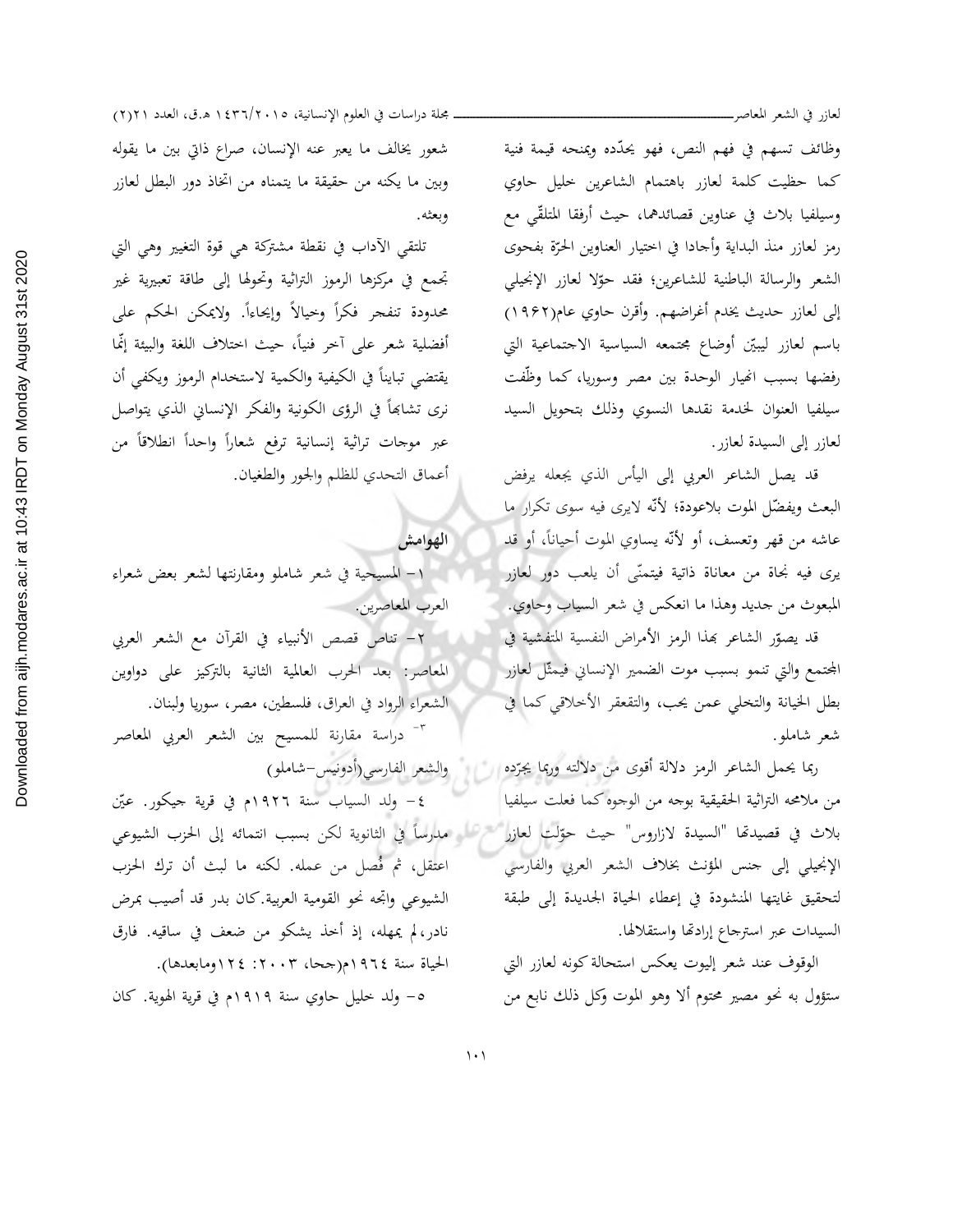خليل عضواً بارزاً في الحزب السوري القومي لكنّه بعد إعدام زعيم الحزب اختلف مع خليفته وترك الحزب. في سنة ١٩٨٤م. انتحر حاوي في منزله ببيروت بإطلاق النار من بندقيه صيد على نفسه؛ احتجاجاً على اعتداء اسرائيل على وطنه وتدنيس أرضه(م.ن، ٢٠٠٣: ٢١٧ومابعدها).

أبوعلى وحيدري .

٦– ولد أحمد شاملو(ألف–بامداد) سنة ١٣٠٤هـ.ش في طهران. سُجن بسبب الحضوريي النشاطات السياسية ولذلك ترك الدراسة ومال إلى مهنة الصحافة. توفّي سنة ١٣٧٩هـ.ش (صاحب اختياري و حميدرضا باقرزاده، ١٣٨٧: ٢١١-٢٢). ٧-"انصرف العازر/عبر صف ضوضاء المتفرّجين/سالكاً

طريقه وهو يخطو/شابكاً يديه إلى الوراء/ورأى روحه طليقة/من أذى دَيْن جارح/"–أما كان بنفسه يريد هذا، وإلّا فكان يستطيع!".

٨ – كان توماس سيترنز إليوت شاعراً، كاتباً للمسرحية ا ومنتقداً كبيراً. ولد في سنت لوييس عام ١٨٨٨م. أحمذ الجنسية البريطانية ومال إلى مذهب الكاثوليك عام ١٩٢٧م.(كوستنر، ١٣٧٧: ٢٤٥).

٩- ولدت سيلفيا بلاث سنة ١٩٣٢م في بوسطن. فقدت أباها واصطدمت البنت بموت أبيها بشدة حيث تركت هذه الجراحة صداها في أشعارها. انتحرت سيلويا مرتين حيث وقع الانتحار الثاني سنة ١٩٦٣م وأدَّى إلى موتَّفا(سعيدپور،  $. (17 - 9.177)$ 

١٠-"دعنا نمضي إذن، أنت وأنا/إذا ما انتشر المساء على صفحة السماء/كأنّه مريض مخدر على مائدة/دعنا نجوس، خلال بضعة شوارع نصف مهجورة/الشوارع التي تتتابع مثل جدال ممل/ينطوي على نية خداعة/كيما تفضى بك إلى سؤال آخذ بالخناق."(شفيق فريد، ٢٠٠١: ١٩٢–١٩٣).

مجلة دراسات في العلوم الإنسانية، ١٤٣٦/٢٠١٥ ه.ق، العدد ٢١٢١)

١١-"فكيف أبدأ إذن/ في أن أبصق كل نفايات أيامي وعاداتي؟/ وكيف تواتيني الجرأة إذن؟/ فهل تواتيني الجرأة حينذاك/وكيف أبدأ؟"(م.ن، ١٩٥).

١٢– "إِنِي أَهرم.. إِنِّي أَهرم../ لقد سمعت عرائس البحر يغني بعضهن لبعض / لا أخال إنَّهن سيغنين لي"(م.ن،  $.()$  ٩ $\wedge$ 

١٣– "فإتَّى لست نبياً– وما هذا بالأمر الجلل"(م.ن:  $.() 99$ 

١۴– وهل كان يجمل بي، بعد ذلك كله/ بعد الأكواب، ومربّى الفواكه والشاي/بين الخزف الصيني، وبعض الحديث من جانبك وجانبي،/ أكان يجمل بي،/ أن أبدأ الموضوع بابتسامة،/ وأعتصر الكون في كرة/ وأدحرجها نحو سؤال آحذ بالخناق/ وأقول: "إنِّي لعازِر، آتياً من الأموات/آتياً لأقصِّ علیکم کل ش<sub>یء</sub>، سأقصَ علیکم کلَّ شیء"(م.ن: ۱۹۲–  $".(19V$ 

١٥-" حذي المنديل عن وجهي/ ياعدوّ/ أ مخيف أنا؟". ١٦-"أنف، حفرات العيون، الأسنان المنسقة؟ /الرائحة الكريهة /ستمحو في أقل من يوم/قريباً، قريباً، اللحم الذي أفسده كهف اللحد/سيصلح مرة أخرى". ١٧١- "آلاف وآلاف النسيج/حشد آكلي الفول السوداني/يهجمون كي ينظروا إلى/تعري يدي ورجلي". / أو المستمر السكر السكر المستقرر العامر العاد العاد المستمر الأحمر *ا*والقف الرجال لقف الهواء".

المصادر و المراجع: الف) العربية: [۱] إسماعيل، عز الدين(۲۰۰۷)، الشعرالعربي المعاصر: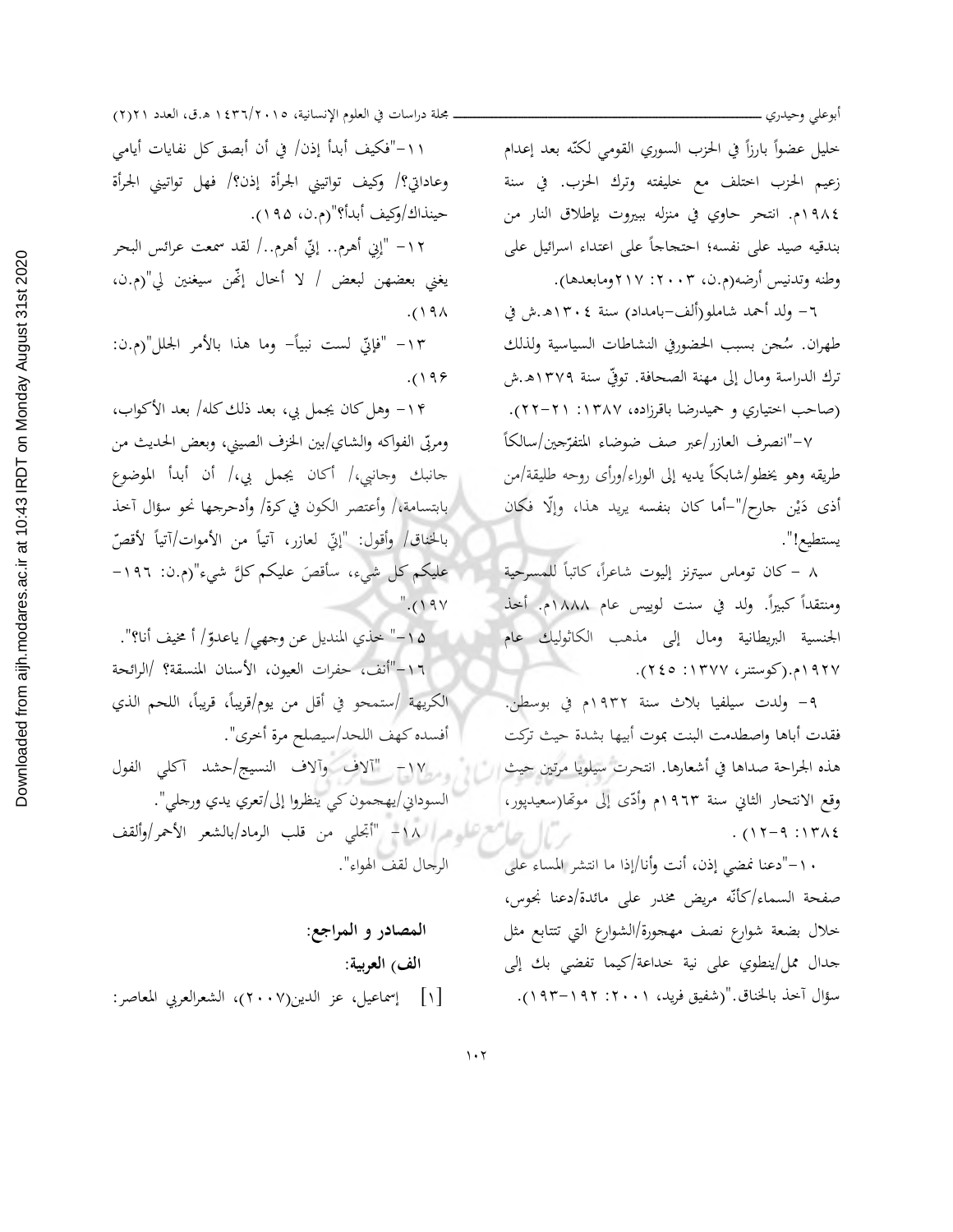لعازر في الشعر المعاصر\_

قضاياه وظواهره الفنية والمعنوية، بيروت، دار العودة، الطبعة الأولى.

- [۲] بلاطة، عيسى(۲۰۰۷)، بدرشاكرالسياب: حياته وشعره، بيروت، المؤسسة العربية للدراسات والنشر، الطبعة الأولى.
- جحا، ميشال خليل(٢٠٠٤)، أعلام الشعر العربي  $\lceil r \rceil$ الحديث من أحمد شوقي إلى محمود درويش، بيروت، دارالعودة، الطبعة الثانية.
- [٤] الجيوسي، سلمي الخضراء(٢٠٠١)، الاتحاهات والحركات في الشعر العربي الحديث، تر: عبد الواحد لؤلؤة، بيروت، مركز دراسات الوحدة العربية، الطبعة الأولى.
- حاوي، إيليا(١٩٨٤)، خليل حاوي في سطور من  $\lceil \circ \rceil$
- حاوي، خليل(١٩٩٣)، ديوان شعر، بيروت،  $\lceil \cdot \rceil$ دارالعودة، لا.ط.
- حلاوي، يوسف(١٩٩٤)، الأسطورة في الشعر  $\lceil v \rceil$ العربي المعاصر، بيروت، الطبعة الأولى.
- الخضور، صادق عيسى(٢٠٠٧)، التواصل بالتراث  $\lceil \lambda \rceil$ في شعر عزالدين المناصرة، عمان، دار محدلاوي، الطبعة الأولى.
- [٩] راضي جعفر، عبدالكريم(٢٠٠٨)، مفهوم الشعر الشاعر الـ فارسي، تمران، انتشارات معين، چاپ اول. عند السياب، بغداد، دارالشؤون الثقافية العامة، الطبعة الأولى.
	- [۱۰] زاید، علی عشري(۱۹۹۷)، استدعاء الشخصیات التراثية في الشعر العربى المعاصر، القاهرة، دارالفكر العربي، لا.ط.

ــ مجلة دراسات في العلوم الإنسانية، ١٥. ٢/٢٦/٢ ه.ق، العدد ٢١(٢)

- [١١] زيتوين، لؤي(٢٠٠٩)، مفهوم الأسطورة ورمزيتها الأدبية، بيروت، دار الفكر للأبحاث والنشر، الطبعة الأولى.
- [١٢] السياب، بدرشاكر(٢٠٠٥)، الأعمال الشعرية الكاملة، بيروت، دارالعودة، لا.ط.
- [١٣] شفيق فريد، ماهر(٢٠٠١)، ت.س.إليوت شاعراً وناقداً وكاتباً مسرحياً، المجلس الأعلى للثقافة، لا.ط.
- [١٤] الضاوى، أحمدعرفات(١٩٩٨)، التراث في شعر رواد الشعرالحديث: دراسة نقدية، بيروت، الطبعة الأولى.
- [١٥] عباس، إحسان(٢٠٠١)، اتجاهات الشعر العربي المعاصر، عمان، دارالشروق، الطبعة الثالثة.
- [١٦] على، عبدالرضا(١٩٨٤)، الأسطورة في شعر السياب، بيروت، دار الرائد العربي، الطبعة الثانية.
- [١٧] الكتاب المقدس، كمبردج(١٩٣٧)، جمعية التوراة البريطانية والأجنبية، لا.ط.
- [١٨] نظام طهراني، نادر(٢٠٠٩)، تاريخ آداب اللغة العربية في العصر الحديث، طهران، نشر المنهاج، الطبعة الأولى.

السال ومطالب الغادسية: [۱۹] آریان، قمر(۱۳۲۹)، چهره مسیح در ادبیات [٢٠] أعلم، أمير جلال الدين(١٣۶٧)، فرهنگ أعلام كتاب مقدس، تھران، مركز انتشارات دانشگاهي، چاپ اول. [۲۱] إنجيل برنابا(۱۳۸۴)، تر: حيدر قلي سردار كابلي، تھران، انتشارات نیایش، چاپ سوم.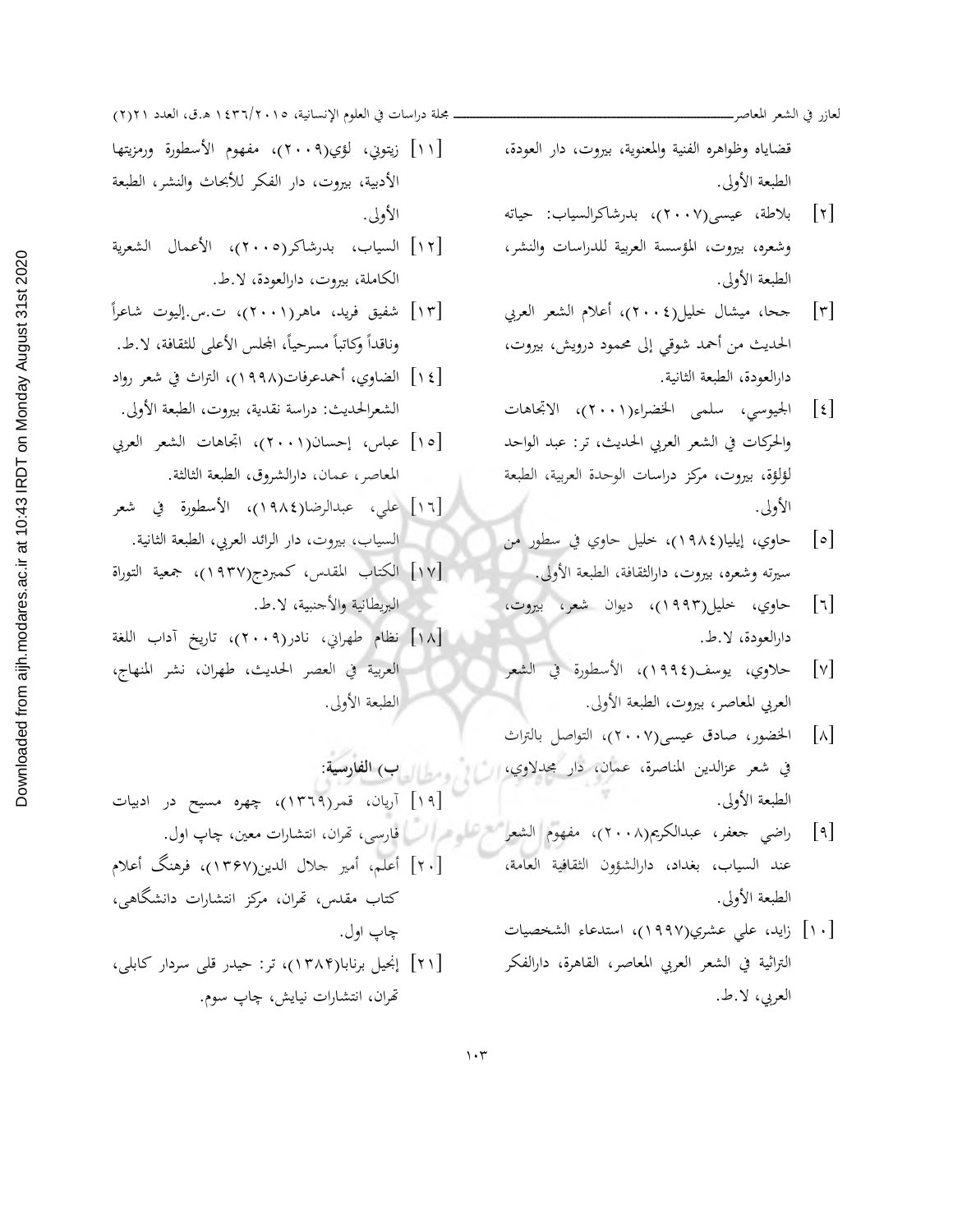أبوعلى وحيدري

- [۲۲] بھروز صاحب اختیاری و حمیدرضا باقر زاده(۱۳۸۷)، أحمد شاملو: شاعر شبانهها وعاشقانه ها، تھران، چاپ دوم.
- [۲۳] پورنامداریان، تقی(۱۳۷۴)، سفر در مه: تأملی در شعر أحمد شاملو، تھران، انتشارات زمستان، چاپ اول.
- [٢٤] تراویک، باکنر، تاریخ أدبیات جهان(١٣٨٣)، تر: عربعلي رضائي، تھران، نشر و پژوهش فرزان، چاپ سوم.
- [۲۵] جلالی، بهروز(۱۳۸۱)، قناری به روایت سوم: یاد شناخت وگزینه ی اشعار شاملو، تحران، نشر روزگار، چاپ اول.
- [۲۶] حاجي محمدي، بمروز(۱۳۸۸)، تي. إس. إليوت: نقد ساختاری منظومه ها، تَحران، انتشارات ققنوس، چاپ اول.
- [۲۷] حسین علیزاده و سید مجتبی ضمیری(۱۳۸۱)، گفتگویی شاعرانه با بامداد، تحران، انتشارات نقش و نگار، چاپ اول.
- [۲۸] رشیدیان، بهزاد(۱۳۷۰)، بینش أساطیری در شعر معاصر فارسی: نیما یوشیج، أحمد شاملو، مهدی ال أخوان ثالث، محمدرضا شفيعي كدكني، فروغ
	- [۲۹] سعیدپور، سعید(۱۳۸٤)، در کسوت ماه، تحران، انتشارات مرواريد، چاپ دوم.
	- [۳۰] سلاجقه، پروین(۱۳۸۴)، نقد شعرمعاصر: أمیر زاده كاشى ها أحمد شاملو، تحران، انتشارات مرواريد، چاپ اول.

مجلة دراسات في العلوم الإنسانية، ١٤٣٦/٢٠١٥ ه.ق، العدد ٢١(٢)

- [٣١] شاملو، أحمد(١٣٨٥)، مجموعه آثار، تھران، انتشارات نگاه، چاپ هفتم.
- [۳۲] شکیبا، پروین(۱۳۷۰)، شعر فارسی از آغاز تا امروز، تھران، انتشارات ہیرمند، چاپ اول.
- [٣٣] شميسا، سيروس(١٣٧٣)، فرهنگ تلميحات: اشارات أساطیری، داستانی، تاریخی، مذهبی در ادبيات فارسي، تھران، نشر فردوس، چاپ چھارم.
- [٣٤] قنبرعلي زاده، رقيه(١٣٨٨)، سرود مرغ آتش، تمران، انتشارات گل آذين، چاپ دوم.
- [٣۵] كرماني، ناظرزاده(١٣۶۶)، تي. إس. إليوت ونمايشنامه منظوم ومذهبي، تحران، انتشارات جهاد ادانشگاهي، چاپ اول.
- [۳۶] كوستنر، ريچارد(۱۳۷۷)، از شكسيير تا إليوت، تر: سعيد سعيدپور، تھران، نشرآتيه، چاپ اول.
- [۳۷] محمدی، محمدحسین(۱۳۷۴)، فرهنگ تلمیحات شعر معاصر، تھران، انتشارات میترا، چاپ اول.
- [۳۸] مریم آقاشیخ محمد و سعید نوری نشاط(۱۳۷۴)، زندگینامه برندگان حایزه نوبل ادبیات(۹۰۱-۱۹۹۴)، تھران، انتشارات کویر، چاپ اول.
- [۳۹] موحد، ضیاء(۱۳۷۷)، شعر و شناخت، تھران، انتشارات مروارید، چاپ اول.
- فرخزاد، تحران، نشر گسترده، چاپ اول. ﴿ ﴾ ﴾ ﴿ ﴾ ﴾ ﴾ ﴾ ﴾ ﴾ ﴾ ﴾ اهاکس، مستر(١٣٧٧)، قاموس کتاب مقدس، تھران، انتشارات أساطير، چاپ اول.
- [۴۱] هایت، گیلبرت(۱۳۷۶)، ادبیات و سنت های کلاسیک: تأثیر یونان وروم بر ادبیات غرب، تر: محمد کلباسی و مهین دانشور، تهران، انتشارات آگه، چاپ اول.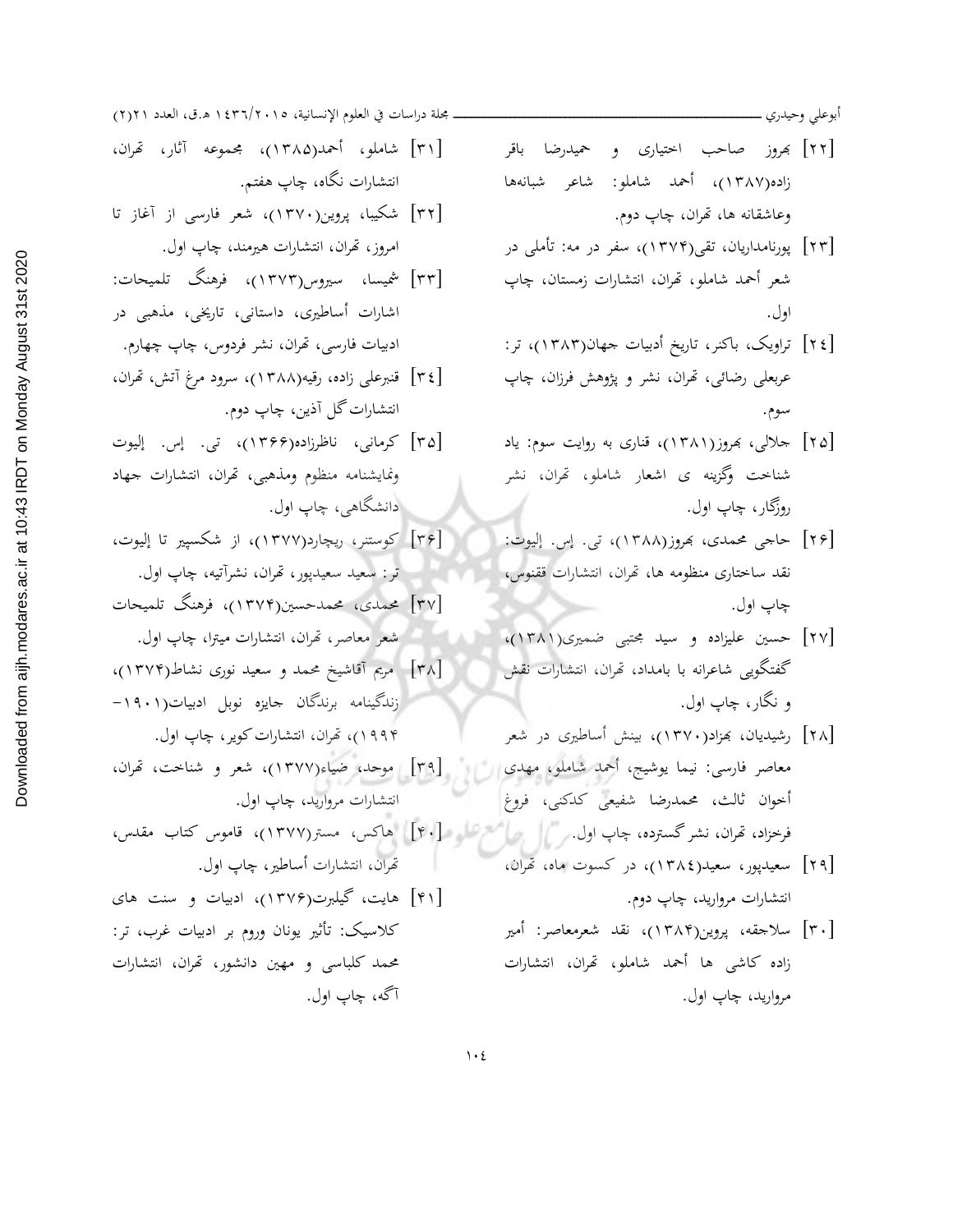ج) الإنجليزية :

[42] Gilbert, Hayt(1997), The literature and classical traditions: the influence of Greek and Roman on western literature, Tr. Mohammad Kalbasi and Mahin Daneshvar, Tehran: Agah Publications, First edition.



أبوعلي وحيدري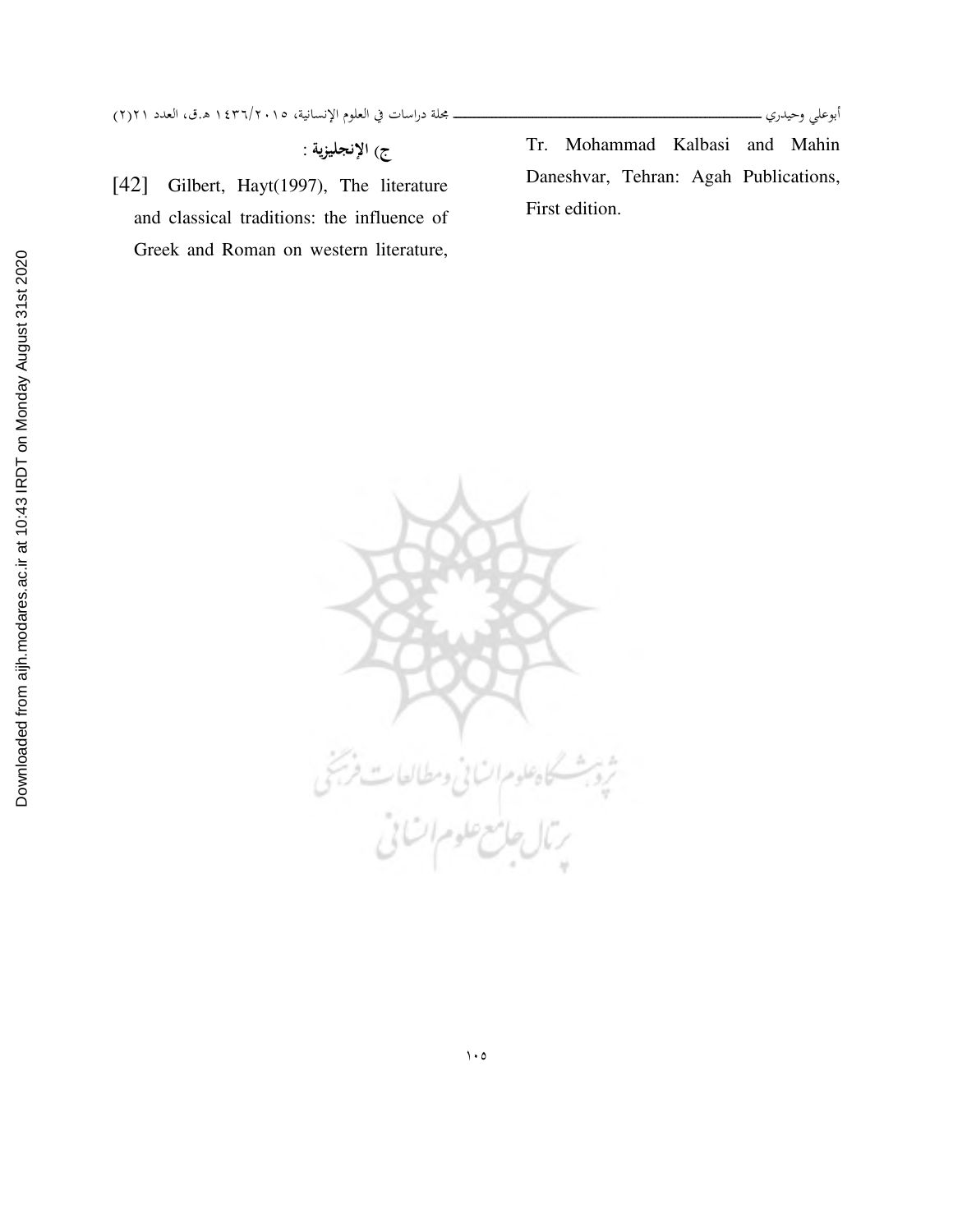ة دراسات في العلوم الإنسانية، ١٥.٢/٢٠١٢ ه.ق، العدد ٢١(٢)

## **References:**

- [1] Ismail, Ezzedine(2007), Contemporary arabic poetry: its issues and technical moral phonemena, Beirut, Daralodat, First edition.
- [2] Balata , Isa(2007), Badr Shakir Alsayyab: His life and poetry, Beirut, Arabic Foundation for Studies and Publishing, First edition.
- [3] Juha, Michael Khalil(2004), The notables of modern Arabic poetry from Ahmad Shawgi to Mahmoud Darwish, Beirut, Daralodat, Second edition.
- [4] Jayyusi, Salma Khadra(2001), Trends and movements in modern Arabic poetry, Tr: Abdul Wahid Lala, Beirut, Center for Arab Unity Studies, First edition.
- [5] Hawi, Elia(1984), Khalil Hawi in lines of his biography and poetry, Beirut, Daralsagafat, First edition.
- [6] Hawai, Khalil(1993), The Poesy, Beirut, Daralodat.
- [7] Halawi, Joseph(1994), The myth in contemporary Arabic poetry, Beirut, First edition.
- [8] Alkhaddor, Sadig Isa(2007), Communicate with heritage in Ezzeddine Manasrahs poetry, Oman, Daralmajdalawi, First edition.
- [9] Radijafar, Abdul Karim(2008), The concept of poetry with Sayyab, Baghdad, Daralshorouk, First edition.
- [10] Zayed, Ali Ashari(1997), Recall of inherited characters in contemporary Arabic poetry, Cairo, Daralfikr Alarabi.
- [11] Zytuny, Louay(2009), The concept of myth and its symbolism literary, Beirut, Daralfikr, First edition.
- [12] Alsayyab, Badrshakir(2005), The Complete poetical works, Beirut, Daralodat.
- [13] Farid, Mahershafig(2001), T.S.Eliot: poet, critic and theatrical writer, Almajlesalala Lesaqafa.
- [14] Aldawi, Ahmad Arafat(1998), The heritage in the pioneering contemporary Arab poets: Critical study, Beirut, First edition.
- [15] Ali, Abdolreza(1984), The myth in Sayyabs poetry, Beirut, Daralraed Alarabi, Second edition.

أبوعلي وحيدري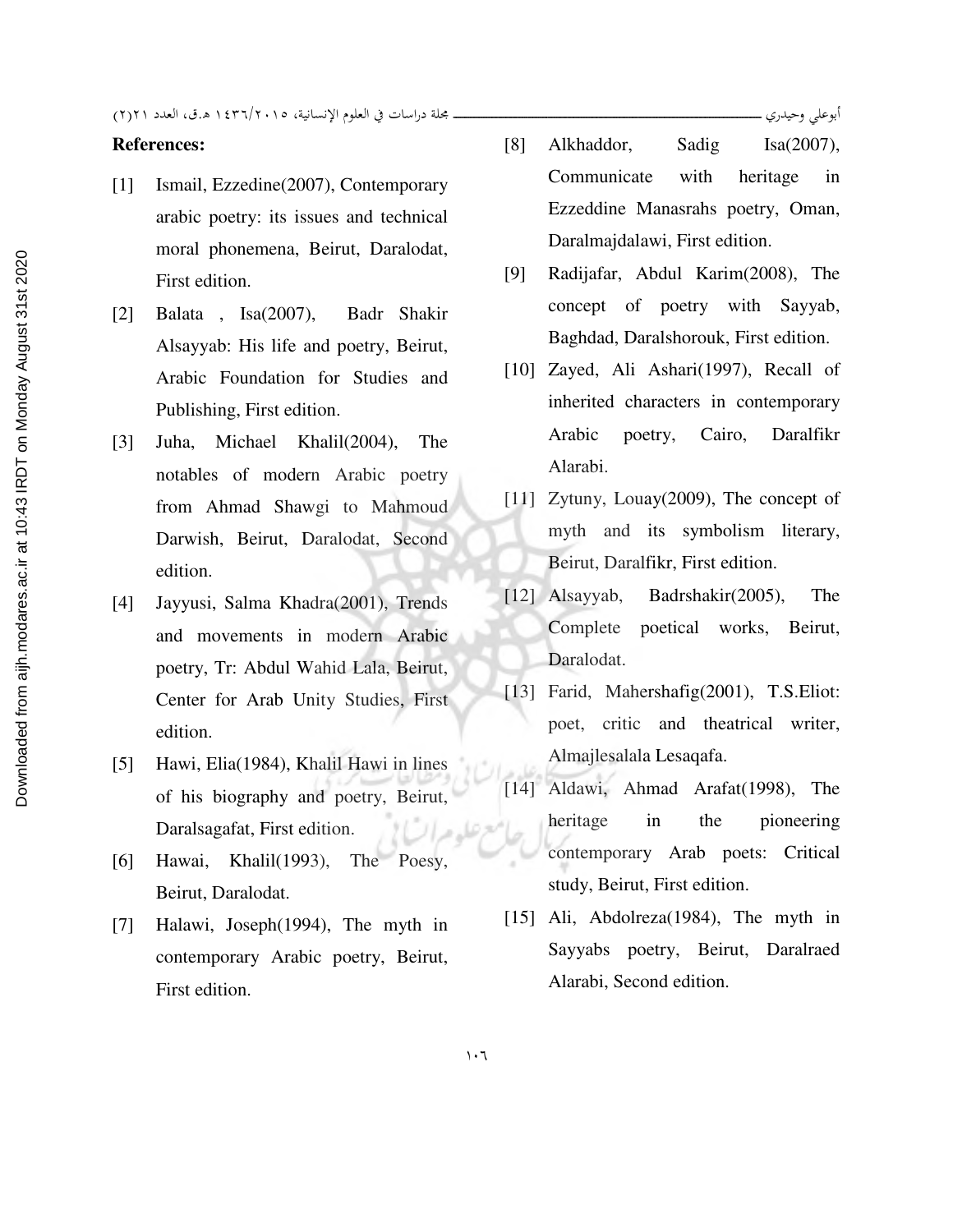- [16] Abbas, Ehsan(2001), Trends of contemporary Arabic poetry, Oman, Daralshorouk, Third edition.
- [17] Bible(1937), Cambridge, British and Foreign Torah Assemblage.
- [18] Tehrani, Nader Nezam(2009), Date of Arabic literature in the modern age, Tehran: Almenhaj publications, First edition.
- [19] Arian, Gamar(1990), Christ's image: in Persian literature,Tehran,moeen publications,first edition.
- [20] Alam, Amir Jalaluddin(1988), Dictionary of the Bible, Tehran, Center of University Publications, First edition.
- [21] Gospel of Barnabas(2005), Tr. Haider Guli Sardar Kaboly, Tehran, Niayesh publications, Third edition.
- [22] Behrooz Saheb ekhtiari and Hamidreza Bagerzadeh(2008), Ahmad Shamlou: Poet of Nights and romantics,Tehran, Second edition.
- [23] Purnamdaryan, Taghi(1995), Travel in may: Reflections on Ahmad Shamlou's poetry, Tehran, Zemestan Publications, First edition.
- [24] Travic, Bakner(2004), History of the

world literature, Tr. Arabali Rezai, Farzan Publications, Third edition.

- [25] Jalali, Behrouz(2002), Canary in the third narration: Memory cognition and Shamlou's Poetry,Tehran, Roozegar Publications, Third edition.
- [26] Hossein Alizadeh and Seyyad Mojtaba Zameri(2002), Poetic dialogue with the Dawn, Tehran, Naghsh-Negar Publications, First edition.
- [27] Haji Mohammadi, Behrouz(2009), T.S,Eliot: structural criticism on verses, Tehran, Gognoos Publications, First edition.
- [28] Rashidian, Behzad(1991), Mythological vision in contemporary Persian poetry: Nima Yooshij, Ahmad Shamlou, Mehdi Akhavan Saales, Mohammadreza Shafiei Kadkani, Forough Farrokhzad, Gostardeh Publications, First edition.
- [29] Saeedpour, Saeed(2005), In the... of Moon, Tehran, Morvarid Publications, Second edition.
- [30] Salajegheh, Parvin(2005), Critigue on contemporary poetry: Prince of tiles, Ahmad Shamlou, Tehran, Morvarid Publications, First edition.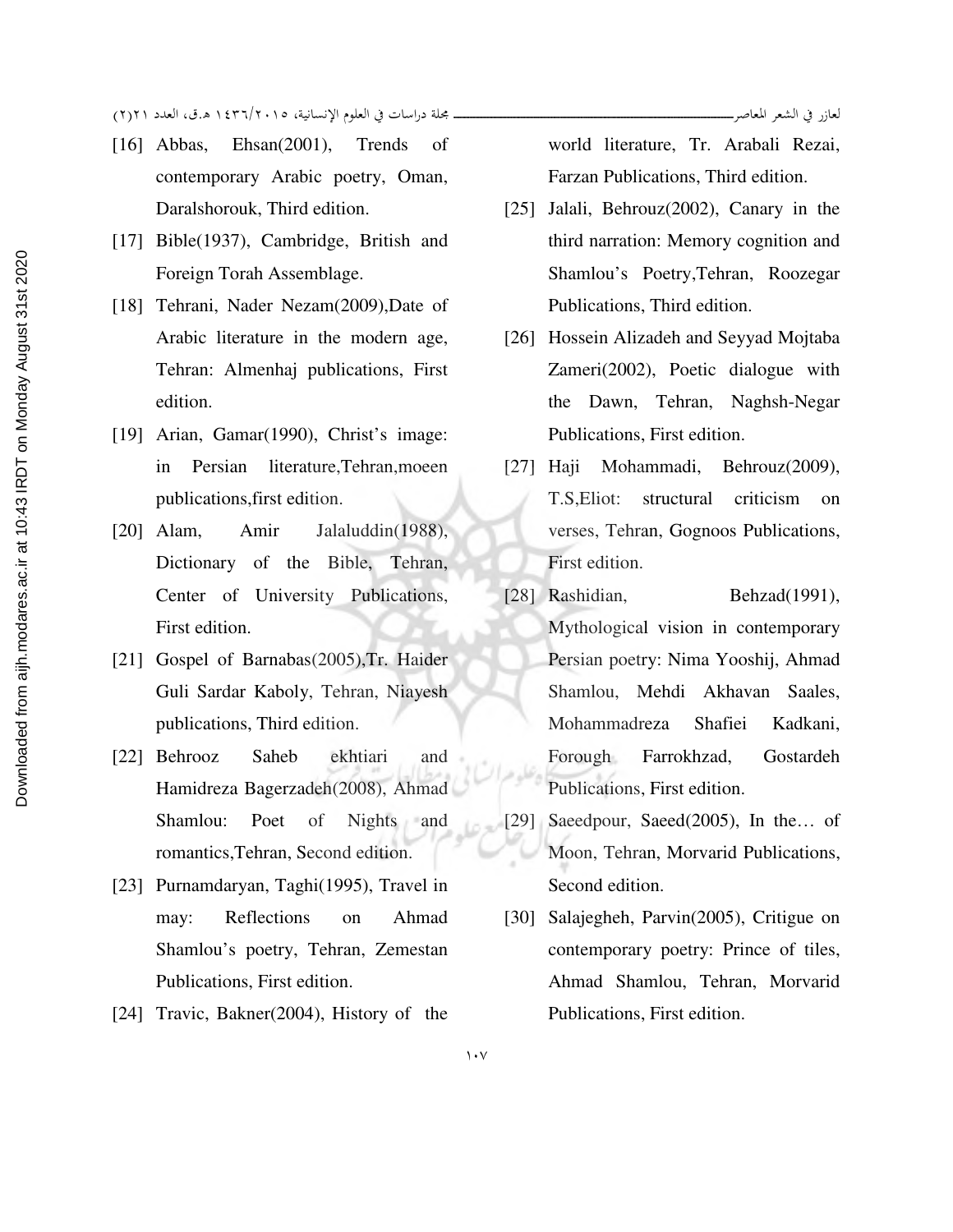- [31] Shamlou, Ahmad(2006), Collection of works, Tehran: Negah Publications, Seventh edition.
- [32] Shakiba, Parvin(1991), Persian poetry from the beginning until today, Tehran: Hermend Publications, First edition.
- [33] Shamisa, Sirus(1994), Lexicon of hints: Mythological, story, historical and religious references in Persian literature, Ferdows Publications, Fourth edition.
- [34] Ghanbar Alizadeh, Roghayeh(2009), Song's of Fire chicken,Tehran: Golazin Publications, Second edition.
- [35] Kermani, Nazerzadeh(1987), T.S. Eliot and versified and religious play, Tehran: Jahad Daneshgahi Publications, First edition.
- [36] Koestner, Richard(1998), From Shakespeare to Eliot,Tr. Saeed saeedpour, Tehran: atih Publications, First edition.
- [37] Mohammadi, Mohammad

hossein(1995), Lexicon of hints in contemporary poetry, Tehran: Mitra Publications, First edition.

أبوعلى وحيدري ـ

- [38] Maryam Agha Sheikh Mohammad and saeed noori Neshat(1995), Biography of noble laureates in literature(1901- 1994), Tehran: Kavir Publications, First edition.
- [39] Movahhed, Zia(1998), Poetry and cognition,Tehran: Mmorvarid Publications, First edition.
- [40] Hawks, Master(1998), Dictionary of the Bible, Tehran: Asater Publications, First edition.
- [41] Gilbert, Hayt(1997), The literature and classical traditions: the influence of Greek and Roman on western literature,Tr. Mohammad Kalbasi and Mahin Daneshvar, Tehran: Agah Publications, First edition.
- [42] Baym Etall, Nina(1986), The Norton anthology of American literature,vol. 2, New York, W.W. Norton and company, Fourth edition.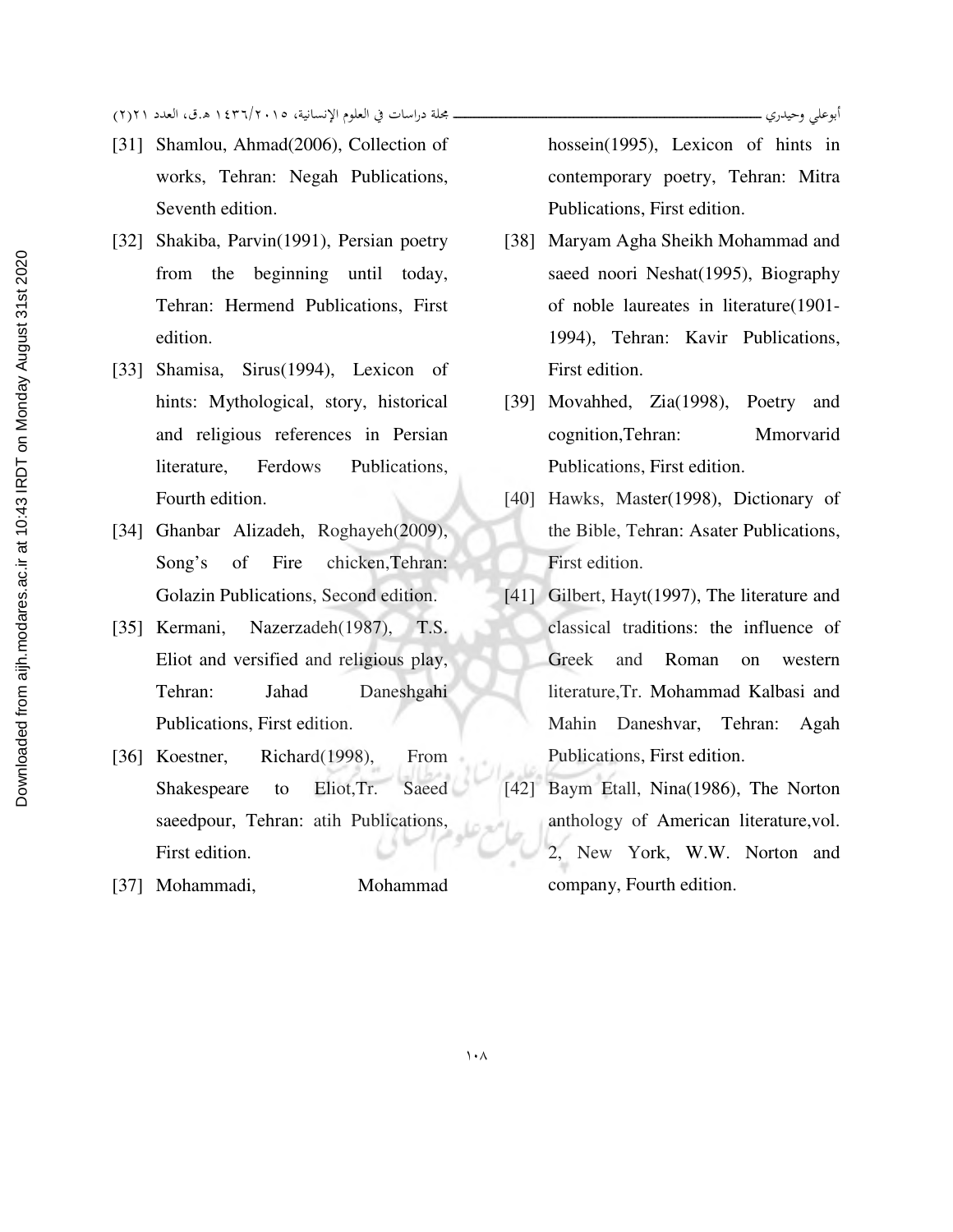بررسي تطبيقي "لعازر" در شعر معاصر

رجاء ابوعلي\*<sup>"</sup>، مريم حيدرى<sup>؛</sup>

تاریخ پذیرش: ١٣٩٢/٢/١٥ تاریخ دریافت: ١٣٩٣/١٠/١

ارتباط با ميراث گذشته ، پديدهاي رايج در ادبيات جهاني ميباشد به طوري كه شاعران معاصر عناصر نمادهاي شعري خود را از اين ميراث الهام ميگيرند؛ چرا كه در ميراث توانايي وها قدرتهاي اثربخشي در وجدان مردم وجود دارد. از جلوه هاي اين ارتباط، به كارگيري شخصيتهاي كهن از جمله لعازر مي باشد كه ريشه در ميراث ديني مسيحي دارد . اين مقاله به بررسي شخصيت لعازر و نمود آن در ادبيات سه گانه ضمن نمونههايي از شعر عربي و فارسي و انگليسي ميپردازد . اين شخصيت در شعر عربي معاصر به شكل فراوان به كار گرفته شده، همانطور كه در اشعار بدر شاكر سياب و خليل حاوي و شاعران ديگر مي يابيم؛ اما در فارسي فقط درشعر احمد شاملو تجلي يافته؛ و در انگليسي در اشعار ت اس اليوت و سلويا پلات نمايان شده است . ازمهمترين نتايجي كه پژوهش به آن دست يافته اين است كه شاعر معاصر نمادهاي پيشين را زماني در شعرخود به كارمي بندد كه بتواند بعدي روحي متناسب با تجربه زندگي خود ازآن كشف نمايد، همان گونه كه در ادبيات جهاني اين تجربه با شخصيت لعازر تعاملي شعري يافته، تعاملي درچهارچوب نماد. شاعر معاصر دلالتهاي جديدي بر شخصيت لعازر اضافه نموده، دلالتهايي كه بيانگر تجربه شخصي شاعر است ؛ مانند رنجهاي دروني و يا بيانگر تجربههاي ملت شاعر است مانند شرايط سياسي و اجتماعي و فرهنگي نا بسامان. از جمله اين دلالتها مي توان به زندگي دوباره، رستاخيز دروغين، نيرنگ و نااميدي در شعرعربي؛ مرگ انسانيت و بي مسئوليتي درشعر فارسي اشاره كرد ؛ نااميدي از عصر حاضر و مرگي كه به دنبال آن بازگشت و دستيابي به هويتي ثابت و جاودانگي است ، اشاره كرد. منهج اين پژوهش به روش توصيفي - تحليلي سعي دارد چگونگي به كارگيري شخصيتي مسيحي را در ادبيات سه گانه مقايسه نمايد .

واژگان كليدي: ميراث ديني مسيحي، فراخواني، لعازر، شعرمعاصر، مقايسه .

۳. استادیار گروه زبان و ادبیات عربی د

٤. فارغ التحصيل مقطع كارشناسي ارشد رشته زبان و ادبيات عربي دانشگاه الزهرا

 $\overline{a}$ 

AbualiR44@gmail.com HeidaryM116@gmail.com 7